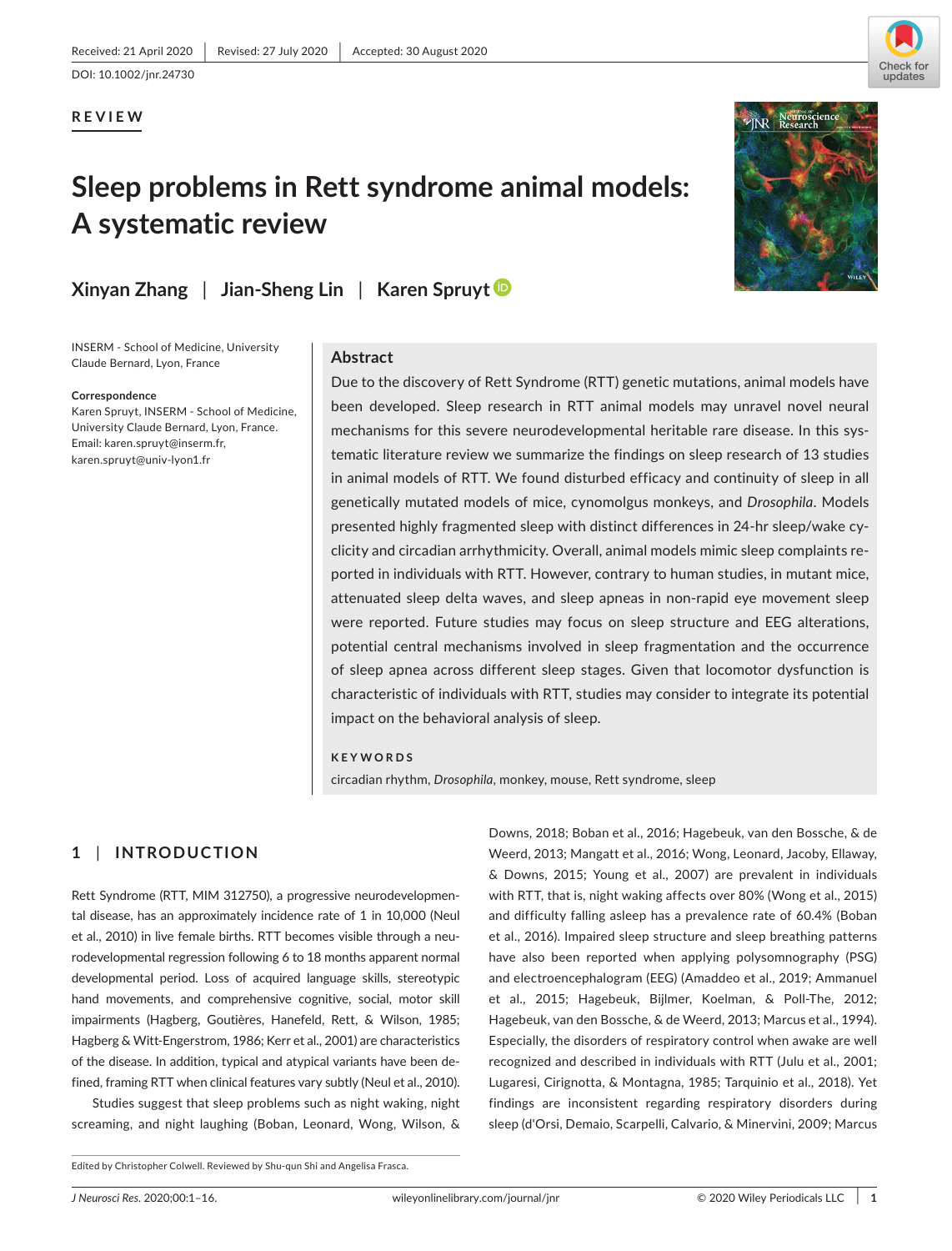### **2 |**  $\bullet$  *P*  $\bullet$  **P**  $\bullet$  **P**  $\bullet$  **P**  $\bullet$  **P**  $\bullet$  **P**  $\bullet$  **P**  $\bullet$  **P**  $\bullet$  **P**  $\bullet$  **P**  $\bullet$  **P**  $\bullet$  **P**  $\bullet$  **P**  $\bullet$  **P**  $\bullet$  **P**  $\bullet$  **P**  $\bullet$  **P**  $\bullet$  **P**  $\bullet$  **P**  $\bullet$  **P**  $\bullet$  **P**  $\bullet$  **P**  $\bullet$  **P**  $\bullet$

et al., 1994). To date, there is limited knowledge about the mechanistic pathways of sleep problems in RTT.

Since Amir et al. (1999) discovered the mutations in methyl-CpG-binding protein 2 (*MECP2*) gene causing the loss-of-function alike RTT, which was primarily identified in sporadic cases of individuals with RTT (i.e., 94.2%) (Frullanti et al., 2019), substantial advances in animal modeling of RTT could be noticed. That is, *Mecp2* exons deletion mouse models (Chen, Akbarian, Tudor, & Jaenisch, 2001; Guy, Hendrich, Holmes, Martin, & Bird, 2001) were generated with around 6 weeks of age the onset of Rett-like symptoms. Later the animal models of rat (Patterson, Hawkins, Arps, Mulkey, & Olsen, 2016), *Drosophila* (Kudo et al., 2001), and cynomolgus monkey (Liu et al., 2016) were generated enlarging the potential of animal RTT research. Recently, genetic engineering tools like transcription activator-like effector nucleases (TALENs) (Liu et al., 2014) and regularly interspaced short palindromic repeats (CRISPR)/Cas-mediated system (Yang et al., 2013, Tsuchiya et al., 2015) were applied, allowing sequence-specific DNA-binding modules for RTT animal research and site-specific analysis. Although a large number of *MECP2* mutations are possible, of which a huge amount have been identified in individuals with RTT (Krishnaraj, Ho, & Christodoulou, 2017), some *MECP2* mutations possibly occur in other neurodevelopmental disorders (Couvert et al., 2001).

In addition to *MECP2* gene, other genetic mutations were linked with RTT variants, such as cyclin-dependent kinase like 5 (*CDKL5*) (Tao et al., 2004; Weaving et al., 2004) and forkhead box G1 (*FOXG1*) (Ariani et al., 2008), affecting respectively 3.2% and 2.6% of individuals with RTT (Frullanti et al., 2019). *CDKL5* for instance has been suggested to overlap pathogenic processes with *MECP2* (Mari et al., 2005). Several mutation-matched animal models have been generated subsequently (Amendola et al., 2014; Martynoga, Morrison, Price, & Mason, 2005). To date, the animal models have allowed combined investigations on the clinical features and cellular metabolism, providing unique insights into this syndrome. Certainly, not all clinical features can be mimicked by animal models, such as speech loss but several functions could be investigated (Lombardi, Baker, & Zoghbi, 2015).

Sleep and circadian clock rhythmicity are considered basic needs for species (Bhadra, Thakkar, Das, & Pal Bhadra, 2017; Pittendrigh, 1993). Sleep pressure and timing are determined by both homeostatic and circadian regulation. Biorhythms are synchronized by the environmental light–dark cycle pacemaker in suprachiasmatic nucleus (SCN), which times also the rhythms of behavior and metabolism (Rosenwasser & Turek, 2015). A circadian clock alike humans equally exists in animals, especially locomotion fluctuates in consistency with circadian rhythmicity (Johnston, Ordovás, Scheer, & Turek, 2016). While human beings are diurnal species, rodents are nocturnal creatures (Ripperger, Jud, & Albrecht, 2011), such that they sleep during luminous phase and are awake during darkness.

After brain electrical activity patterns (Caton & Disease, 1875; Schoenberg, 1974) and sleep cortical rhythms were discovered (Loomis, Harvey, & Hobart, 1935) the sleep–wake cycle has been

#### **Significance**

Sleep complaints are prevalent but various in RTT. Animal models of RTT showed fragmented sleep in 24-hr cycles. Findings also suggest the absence of sleep rebound after poor sleep, indicating perturbed homeostatic and circadian regulation. More studies measuring electrocerebral activity and investigating rapid eye movement sleep are needed. Detailed examination of the disturbed sleep–wake cyclicity in RTT animal models may uncover critical areas in brain neuronal targets.

vastly investigated (Aserinsky & Kleitman, 1953; Borbély, 1982; Jouvet, 1969; Siegel & Gordon, 1965). Namely, EEG technology facilitates translational research and in particular prospers animal sleep experiments. Scoring the cortical EEG signals (Brankack, Kukushka, Vyssotski, & Draguhn, 2010) allows classification of behavioral states into wakefulness, rapid eye movement (REM) sleep (i.e., wakelike EEG with rapid eye movements and muscle atonia interrupted by irregular twitches of limbs), and non-rapid eye movement (NREM) sleep (i.e., 12–15 Hz sleep spindles and widespread high amplitude low frequency delta wave of 0.5–4 Hz) (Cirelli & Tononi, 2015). In rodent experiments, NREM has sometimes been presented solely as slow wave sleep (SWS), that is, deepest NREM sleep stage characterized by widespread slow wave activity (SWA) of 0.25–4.0 Hz waves (Franken, Malafosse, & Tafti, 1998; Neckelmann & Ursin, 1993). Electromyogram (EMG) waveforms consolidated with EEG recordings ensure the reliability of sleep–wake states in animal studies. For instance, EEG/EMG recordings, involving locomotor activity monitoring by (infrared) detector/video defines "sleep" as complete inactivity for a period of several consecutive minutes (i.e., 1 min for rodent and 5 min for *Drosophila*) are widely used. Whereas wholebody plethysmography (WBP) could assess the sleep and breathing pattern simultaneously.

Thus, experiments involving genetically modified animal models combined with valid sleep measures may reproduce the clinical complaints reported in individuals with RTT, and reveal perturbed sleep mechanisms. Given the prevalent complaints of problematic sleeping in individuals with RTT such as night waking and difficulty falling asleep, a systematic review of RTT animal sleep research was performed. We aim to summarize sleep research findings in RTT animal models, improving our understanding of sleep abnormalities in RTT and their potential neural mechanisms.

#### **2** | **METHODS**

This systematic review was undertaken according to the PRISMA guidelines (Moher, Liberati, Tetzlaff, Altman, & Group, 2009) with no time limitation applied.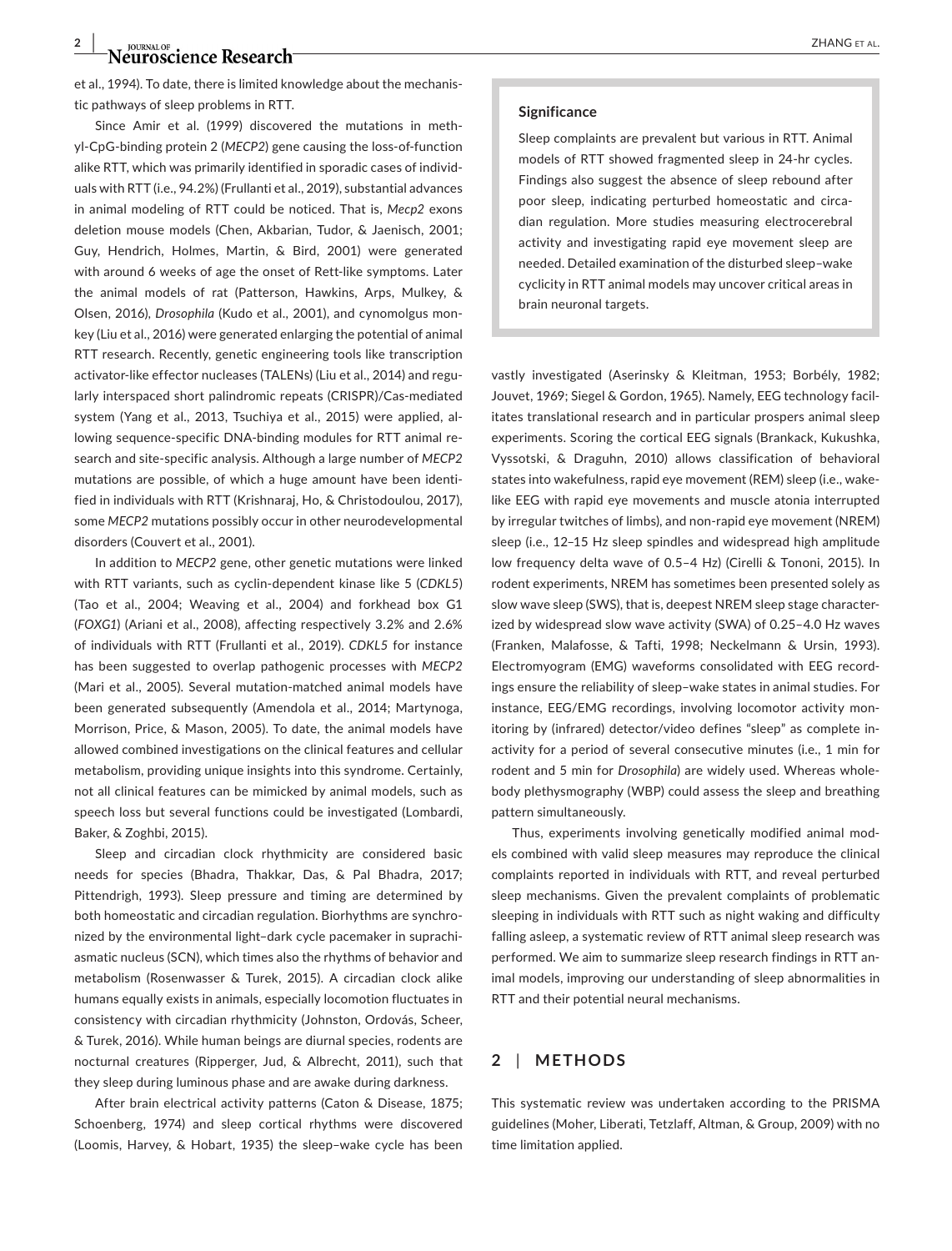#### **2.1** | **Search strategy**

We searched in five electronic databases: PubMed, Web of Science, PsycINFO, Ebsco, and Scopus, up till March 06, 2020 (Figure 1). The search strategy was designed to identify and collect animal studies investigating sleep in RTT models. The search terms used in PubMed were "(((((((((((((((((tt syndrome) OR syndrome, rett) OR autism-dementia-ataxia-loss of purposeful hand use syndrome) OR autism-dementia-ataxia-loss of purposeful hand use syndrome) OR (autism, dementia, ataxia, and loss of purposeful hand use)) OR rett disorder) OR rett's disorder) OR rett's syndrome) OR rett's syndrome) OR syndrome, rett's) OR cerebro atrophic hyperammonemia) OR cerebro atrophic hyperammonemia) OR hyperammonemia, cerebro atrophic) OR hyperammonemia, cerebro atrophic)) AND sleep," and search items used in other databases are listed in Supplement.

Screening of the title, abstract, and key words of publications was performed to select animal studies that fulfill the inclusion criteria. Next, full texts were obtained for final determination of inclusion or exclusion, and also their reference lists were checked simultaneously.

#### **2.2** | **Inclusion criteria**

Sleep studies in RTT animal models involving observational experiments and interventions published in peer-reviewed journals were included. Our review focused on all RTT mutant models including variants of *Mecp2*, *Cdkl5,* and *Foxg1*. RTT mutant animal sleep data could be numerical, graphical, or a clear description allowing extraction of sleep information. In case of interventional studies only the baseline data were used.

#### **2.3** | **Exclusion criteria**

Review papers, conference proceedings and thesis works were excluded. Studies reporting "sleep" but not presenting data were excluded.

#### **2.4** | **Data management and statistical analysis**

The characteristics of included studies such as authors, country, year, and main findings on sleep were tabulated. Subgroups were formed based on the details of the methodology: type of animal model, respiratory dysfunction, behavior, and circadian rhythm. In case, calculations for descriptive analysis of mean, standard deviation (*SD*), median or sum were performed (Microsoft Excel), they will be reported accordingly.

#### **3** | **RESULTS**

#### **3.1** | **Publication overview**

Thirteen studies were identified by this systematic search as summarized in Table 1. We categorized the studies into three groups according to the species of animal used for modeling RTT, which were one on cynomolgus monkey (Y. Chen et al., 2017), two on



**FIGURE 1** Flowchart of article selection up to date of March 06, 2020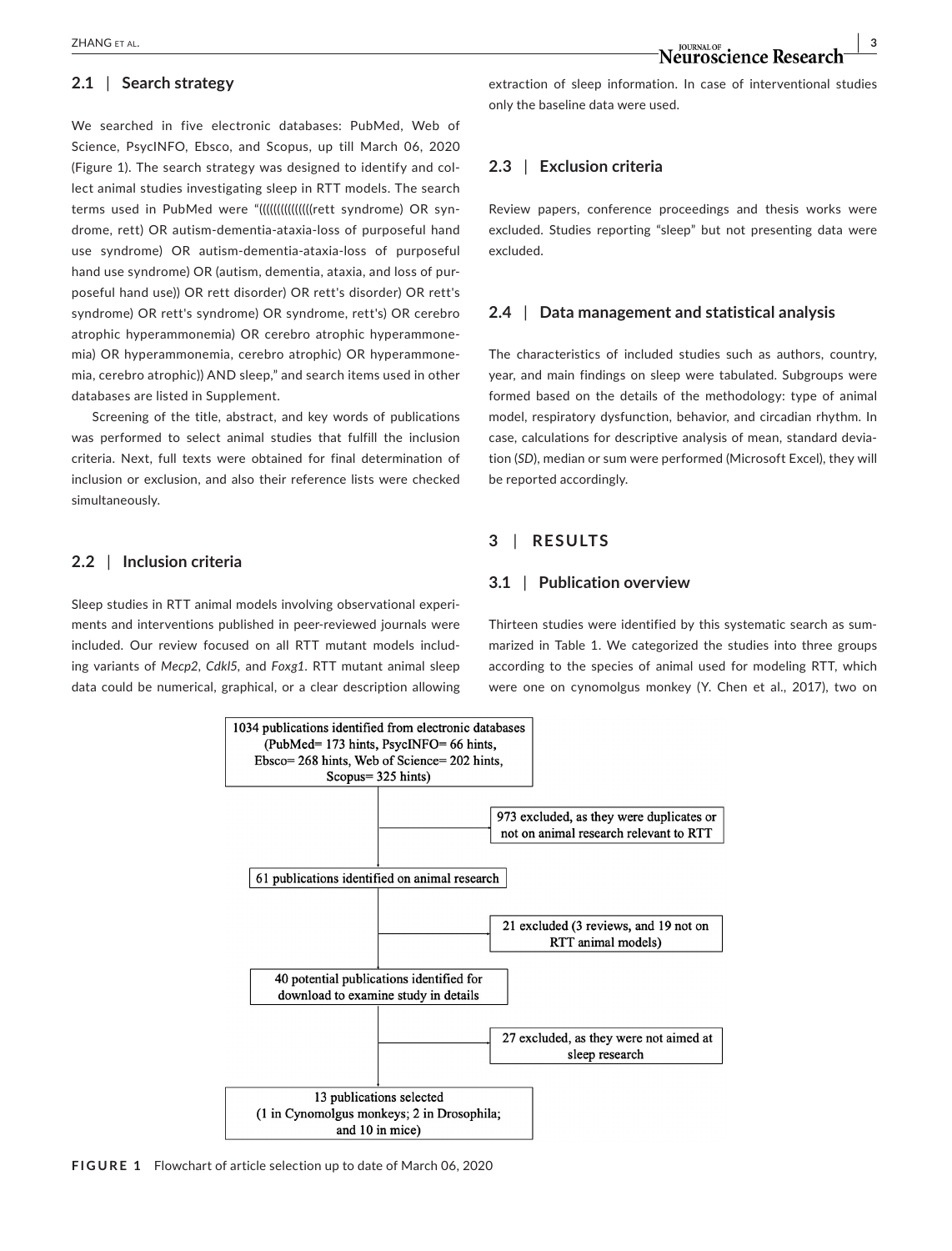| Author                               | Country          | Study field      |                               | Animal species Modeling method                                                                                               | Mutation information                                                                                                            | measurement animals<br>Number of<br>mutated<br>in sleep<br>animals | mutated | $(mean \pm SD)$ [range]<br>mutated animals<br>Gender of Age/weight of | Conclusions                                                                                                                            |
|--------------------------------------|------------------|------------------|-------------------------------|------------------------------------------------------------------------------------------------------------------------------|---------------------------------------------------------------------------------------------------------------------------------|--------------------------------------------------------------------|---------|-----------------------------------------------------------------------|----------------------------------------------------------------------------------------------------------------------------------------|
| et al. (2018)<br>Fuchs               | Italy            | Model building   | C57BL/6N,<br>C57BL/6J<br>mice | backcrossed in C57BL/6J for<br>Cdkl5 null strain in the<br>C57BL/6N background<br>three generations<br>developed in and      | CdkI5 KO (+/-)<br>CdkI5 KO (-/-)                                                                                                | $\Xi$<br>$\infty$                                                  | Щ       | 14 weeks                                                              | more frequent sleep apneas<br>CdkI5 <sup>+/-</sup> and CdkI5 <sup>-/-</sup> had<br>during NREM sleep                                   |
| et al. (2017)<br>Chen                | China            | Model building   | Cynomolgus<br>monkeys         | TALENs injection of MECP2-<br>targeted offer into zygotes                                                                    | (Multiple mutations<br>on Mecp2 exon 3)<br>Mecp2 deficient                                                                      | 5                                                                  | Щ       |                                                                       | Monkey models showed<br>fragmented sleep                                                                                               |
| et al. (2017)<br>Lo Martire          | <b>Italy</b>     | Sleep apneas     | C57BL/6J mice                 |                                                                                                                              | CdkI5-KO (-/y)                                                                                                                  | $\overline{a}$                                                     | Σ       | $(15.9 \pm 0.9$ weeks)/<br>$(25.5 \pm 0.2 \text{gr})$                 | feature of CDKL5 disorder<br>Sleep apneas are a core                                                                                   |
| et al. (2016)<br>Gupta               | States<br>United | Sleep behavior   | Drosophila                    |                                                                                                                              | R106W, A166 (truncating<br>Tßh <sup>M18</sup> tdc2-gal4 UAS-<br>mutation, missense<br>hMeCP2 <sup>FL, R294X,</sup><br>mutation) | $21 - 50$                                                          | Σ       | [2-3 days and after]                                                  | phase-specific sleep loss<br>and sleep fragmentation<br>hMeCP2 expression in<br>Drosophila resulted in                                 |
| et al. (2015)<br><b>Tsuchiya</b>     | Japan            | Circadian rhythm |                               | injected with a mixture of<br>Cas9 mRNA and sgRNA<br>C57BL/6J mice The fertilized eggs were<br>expression plasmid            | PER2 <sup>Luciferase</sup> knock-in<br>(mutation in exon 3)<br>Mecp2-deficient                                                  | 4                                                                  | F and M | [4 weeks and after]                                                   | Mecp2 deficiency abrogates<br>the circadian pacemaking<br>ability of the SCN                                                           |
| Li et al. (2015) United              | States           | Circadian rhythm |                               | endogenous Period2 gene<br>C57BL/6J mice Mecp2 <sup>-/+</sup> female mutants<br>hemizygotes inserted<br>crossed to male mice | Mecp2 <sup>tm1.1Jae</sup> /Mmucd<br>(delete exon 3)                                                                             | $\infty$                                                           | Σ       | [7-8 weeks]                                                           | disruption as chronic jet lag<br>MeCP2 mutant mice were<br>vulnerable to circadian<br>accelerated mortality                            |
| Hess-Homeier United<br>et al. (2014) | States           | Sleep behavior   | Drosophila                    |                                                                                                                              | UAS-hMeCP2 <sup>FL</sup><br>$alm-Gal4/$                                                                                         | $\overline{30}$                                                    | Σ       | [3-5 days and after]                                                  | hMeCP2 expression reduced<br>sleep maintenance deficits<br>daytime/nighttime sleep<br>patterns, and generated<br>sleep levels, altered |
| et al. (2014)<br>Johnston            | States<br>United | EEG              | C57BL/6 mice                  |                                                                                                                              | Mecp2 <sup>tm1.1Bird</sup> KO                                                                                                   | $\circ$                                                            | F and M | $[6-7$ weeks]                                                         | biomarkers were found in<br>Uncompensated sleep<br>deprivation-like EEG<br>the Mecp2 KO mice                                           |

-<br>**Neuroscience Research**-

 $\frac{4}{\ }$ 

**TABLE 1** Summary information of selected publications

TABLE 1 Summary information of selected publications

(Continues) (Continues)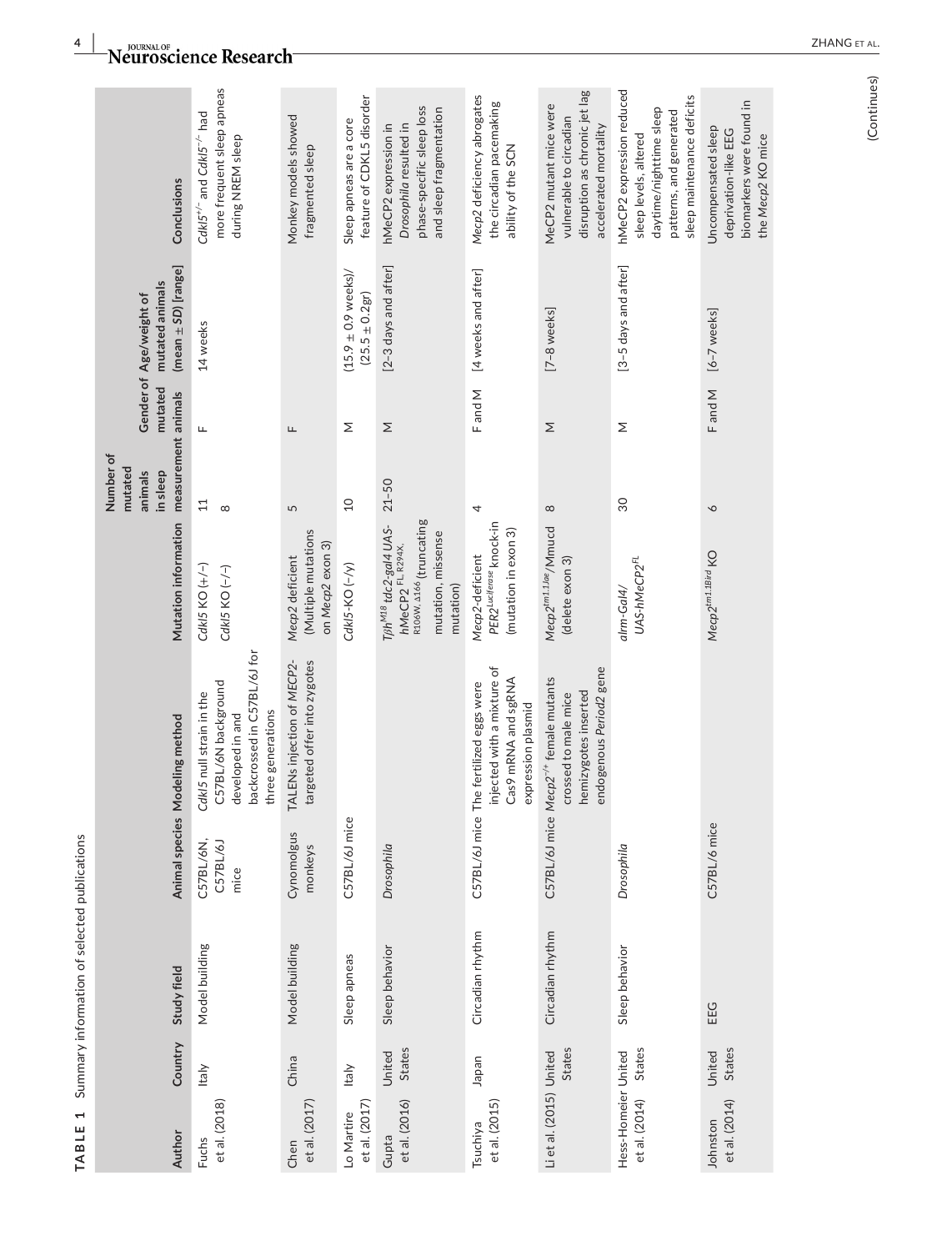| TABLE 1                                 | (Continued)        |                                          |              |                                                                                                                                                                                                   |                                                        |                                                                    |         |                                                                       |                                                                                                                                                                         |
|-----------------------------------------|--------------------|------------------------------------------|--------------|---------------------------------------------------------------------------------------------------------------------------------------------------------------------------------------------------|--------------------------------------------------------|--------------------------------------------------------------------|---------|-----------------------------------------------------------------------|-------------------------------------------------------------------------------------------------------------------------------------------------------------------------|
| Author                                  | Country            | Study field                              |              | Animal species Modeling method                                                                                                                                                                    | Mutation information                                   | measurement animals<br>Number of<br>mutated<br>animals<br>in sleep | mutated | $(mean \pm SD)$ [range]<br>mutated animals<br>Gender of Age/weight of | Conclusions                                                                                                                                                             |
| et al. (2013)<br>Robinson               | Canada             | Behavior                                 | mice         | hemizygotes for the CreESR<br>targeted lox stop cassette,<br>silenced by insertion of a<br>C57BL6/J/CBA Female Mecp2 <sup>5top</sup> mice<br>crossed with males<br>transgene                      | $Mecp2^{Stop}$ (=)                                     | $\overline{0}$                                                     | Щ       | [6-9 months]                                                          | locomotor activity reduced<br>maintained in Mecp2 <sup>Stop</sup><br>Circadian rhythms and<br>amount of sleep was<br>mice, while overall                                |
| et al. (2012)<br>Ren                    | Canada             | dysfunction<br>Respiratory               | Mice         | (Mecp2 <sup>tm1-1Jae</sup> ) and WT male<br>Mecp2 heterozygous female<br>mice were obtained                                                                                                       | $Mecp2^{tm1-1Jae}$ $(-/y)$                             |                                                                    | Σ       | $[32-115 \text{ days}]$                                               | lasting with age in Mecp2 <sup>-/y</sup><br>more frequent and longer<br>appearing and became<br>Sleep apneas started<br>mice                                            |
| et al. (2012)<br>Wither                 | Behavior<br>Canada |                                          | C57BL/6 mice |                                                                                                                                                                                                   | Mecp2 <sup>tm2Bird</sup><br>Mecp2 <sup>tm1.1Bird</sup> | 4                                                                  | щ       | [300-400 days]                                                        | normal daily cyclic patterns<br>of cortical delta wave<br>sufficient to alter the<br>MeCP2 deficiency is<br>activity                                                    |
| et al. (2010)<br>D'Cruz                 | Canada             | Electroencephalogram C57BL/6 mice<br>EEG |              | Crossing female Mecp2 <sup>-/+</sup> mice Mecp2 <sup>tm1.1Bird</sup> (-/+)(-/y)<br>(Mecp2 <sup>m1.1Bird</sup> ) with male wild-<br>type mice                                                      |                                                        |                                                                    | F and M | $[F: 8-12$ months]<br>$[M: 50 - 70 \text{ day}]$                      | activity in hippocampus and<br>During acute sleep, MeCP2-<br>in cortex and sharp wave<br>normal delta-like activity<br>deficient mice displayed<br>somatosensory cortex |
| et al. (2005)<br>Moretti                | States<br>United   | Behavior                                 |              | Mecp <sup>2308/X</sup> mutant females<br>C57BL/6J mice Crosses of heterozygous<br>with wild-type males                                                                                            | Mecp2 <sup>308/Y</sup> (truncating 12<br>mutation)     |                                                                    | Σ       | $10$ weeks/ $21 + 0.8$ gr                                             | Relative hypoactivity during<br>dark and hyperactivity in<br>light of Mecp2 <sup>308/Y</sup>                                                                            |
| suprachiasmatic nucleus; WT, wild type. |                    |                                          |              | Abbreviations: Cdkl5, cyclin-dependent kinase like 5; EEG, electroencephalogram; F, female; KO, knock out; M, male; Mecp2, methyl-CpG-binding protein 2; NREM, non-rapid eye movement sleep; SCN. |                                                        |                                                                    |         |                                                                       |                                                                                                                                                                         |

### **|** ZHANG et al. **5**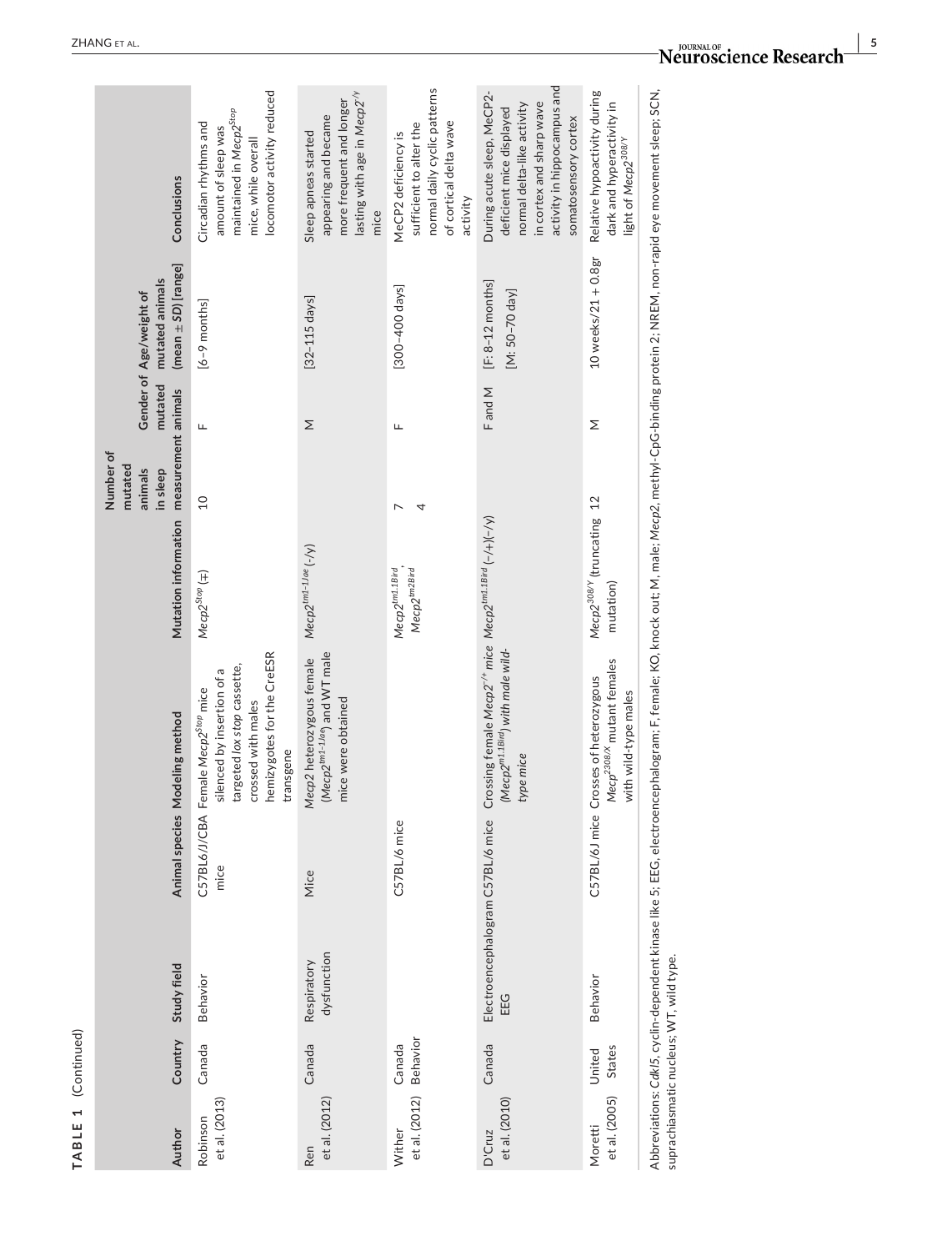### **6**  $\overline{\phantom{a}}$  **d**  $\overline{\phantom{a}}$  **d**  $\overline{\phantom{a}}$  **d**  $\overline{\phantom{a}}$  **z**  $\overline{\phantom{a}}$  **d**  $\overline{\phantom{a}}$  **z**  $\overline{\phantom{a}}$  **z**  $\overline{\phantom{a}}$  **z**  $\overline{\phantom{a}}$  **z**  $\overline{\phantom{a}}$  **z**  $\overline{\phantom{a}}$  **z**  $\overline{\phantom{a}}$  **z**  $\overline{\phantom{a}}$  **z**  $\overline{\phantom{a}}$

*Drosophila* (Gupta, Morgan, Bailey, & Certel, 2016; Hess-Homeier, Fan, Gupta, Chiang, & Certel, 2014), and 10 using mice (D'Cruz et al., 2010; Fuchs et al., 2018; Johnston et al., 2014; Li et al., 2015; Lo Martire et al., 2017; Moretti, Bouwknecht, Teague, Paylor, & Zoghbi, 2005; Ren, Ding, Funk, & Greer, 2012; Robinson, Plano, Cobb, & Riedel, 2013; Tsuchiya et al., 2015; Wither et al., 2012).

#### **3.2** | **Characteristics of the studies included**

All 13 studies were performed with wild type (WT) or control(s). The background of animal strains was clearly reported in all studies but one (Ren et al., 2012) which had no detailed information on its mice. Average range of age for seven mouse studies (D'Cruz et al., 2010; Johnston et al., 2014; Li et al., 2015; Ren et al., 2012; Robinson et al., 2013; Tsuchiya et al., 2015; Wither et al., 2012) was from  $113.8 \pm 109.8$  to  $180 \pm 130.8$  days, based on the age time quantum (ranging from 21–400 days). The study (Chen et al., 2017) with monkey model did not report such information. Weight reported in two mouse studies (Lo Martire et al., 2017; Moretti et al., 2005) was  $23.3 \pm 3.2$  g. Across the 10 studies in mouse, no gender distribution difference was noticed, that is, three in female, four in male, and three in both. The sample size was only reported in one study being five female monkeys (Chen et al., 2017). While, sample size was available in eight mouse studies ranging from 4 to 31. For the two studies in *Drosophila,* using only males, the sample size ranged between 21 to 50 (Gupta et al., 2016) and 30 (Hess-Homeier et al., 2014).

#### **3.3** | **Establishment of animal models**

Methods for generating the animal model was reported in 8/11 (Chen et al., 2017; D'Cruz et al., 2010; Fuchs et al., 2018; Li et al., 2015; Moretti et al., 2005; Ren et al., 2012; Robinson et al., 2013; Tsuchiya et al., 2015) studies except for the *Drosophila*. These models, were roughly gene edition, embryo implantation, female recessive homozygote to female heterozygote mutants or male mouse hemizygotes. Three studies (Johnston et al., 2014; Li et al., 2015; Lo Martire et al., 2017) reported in detail the number of 3, 7, 9 generations backcrossed to maintain a pure genetic background.

Regarding the mutations, only two studies focused on the *Cdkl5* gene (Fuchs et al., 2018; Lo Martire et al., 2017), while the majority (11/13) of animals were modeled on *Mecp2* mutations. In monkeys, TALENs edited missense, nonsense mutations, and/or indels on exon 3 of the *MECP2* gene were applied (Chen et al., 2017). In mice, for *Mecp2* gene lack/deficient (D'Cruz et al., 2010; Ren et al., 2012; Robinson et al., 2013; Tsuchiya et al., 2015; Wither et al., 2012) or truncated transcription (Johnston et al., 2014; Li et al., 2015; Moretti et al., 2005) mutations and for *Cdkl5* knockout (KO) models (Fuchs et al., 2018; Lo Martire et al., 2017) were used. CRISPR/Cas-mediated system was applied in two of these mouse

studies, respectively (Robinson et al., 2013; Tsuchiya et al., 2015). In *Drosophila*, human methyl-CpG-binding protein 2 (hMeCP2) (Gupta et al., 2016; Hess-Homeier et al., 2014) was induced to express related domains.

The procedure of mutation confirmation was stated in seven studies (Chen et al., 2017; Fuchs et al., 2018; Hess-Homeier et al., 2014; Johnston et al., 2014; Moretti et al., 2005; Tsuchiya et al., 2015; Wither et al., 2012).

#### **3.4** | **Study methodology**

None of the included studies was interventional but performed comparisons with WT in mice and monkeys or with control group(s) in *Drosophila*. Two studies (D'Cruz et al., 2010; Ren et al., 2012) did not report information of animal housing conditions (e.g., 12:12 light/dark cycle). All the studies made the ethics statements but one (Moretti et al., 2005), currently for *Drosophila* studies this is not required (Gupta et al., 2016; Hess-Homeier et al., 2014). The methods of sleep assessments and statistical calculations were described in all 13 studies with 6 (Chen et al., 2017; D'Cruz et al., 2010; Fuchs et al., 2018; Johnston et al., 2014; Li et al., 2015; Moretti et al., 2005) blinded to outcome assessments.

#### **3.5** | **Findings in** *Drosophila*

Hess-Homeier et al. (2014) and Gupta et al. (2016) conducted studies in *Drosophila* with hMeCP2 expression. Sleep bout was determined as complete inactivity for a period of 5 consecutive minutes recorded by the *Drosophila* Activity Monitoring (DAM) system.

#### **3.5.1** | **Sleep duration expressed as sleep bouts**

Hess-Homeier et al. (2014), found that total time spend in sleep during a 24-hr period was significantly reduced but could not confirm fragmented sleep bouts. Whereas in Gupta et al. (2016), sleep was significantly deficient and fragmented by increased average number of sleep bouts and decreased bout length across the day–night time frame.

#### **3.5.2** | **Sleep onset**

Reduced latency to initiate sleep was reported in one study (Gupta et al., 2016).

#### **3.5.3** | **Other sleep-related findings**

No sleep changes were found when hMeCP2 was expressed in serotonin neurons compared to octopamine neurons. Gradual manipulation of the sensitive domains, that is, being full-length hMeCP2 as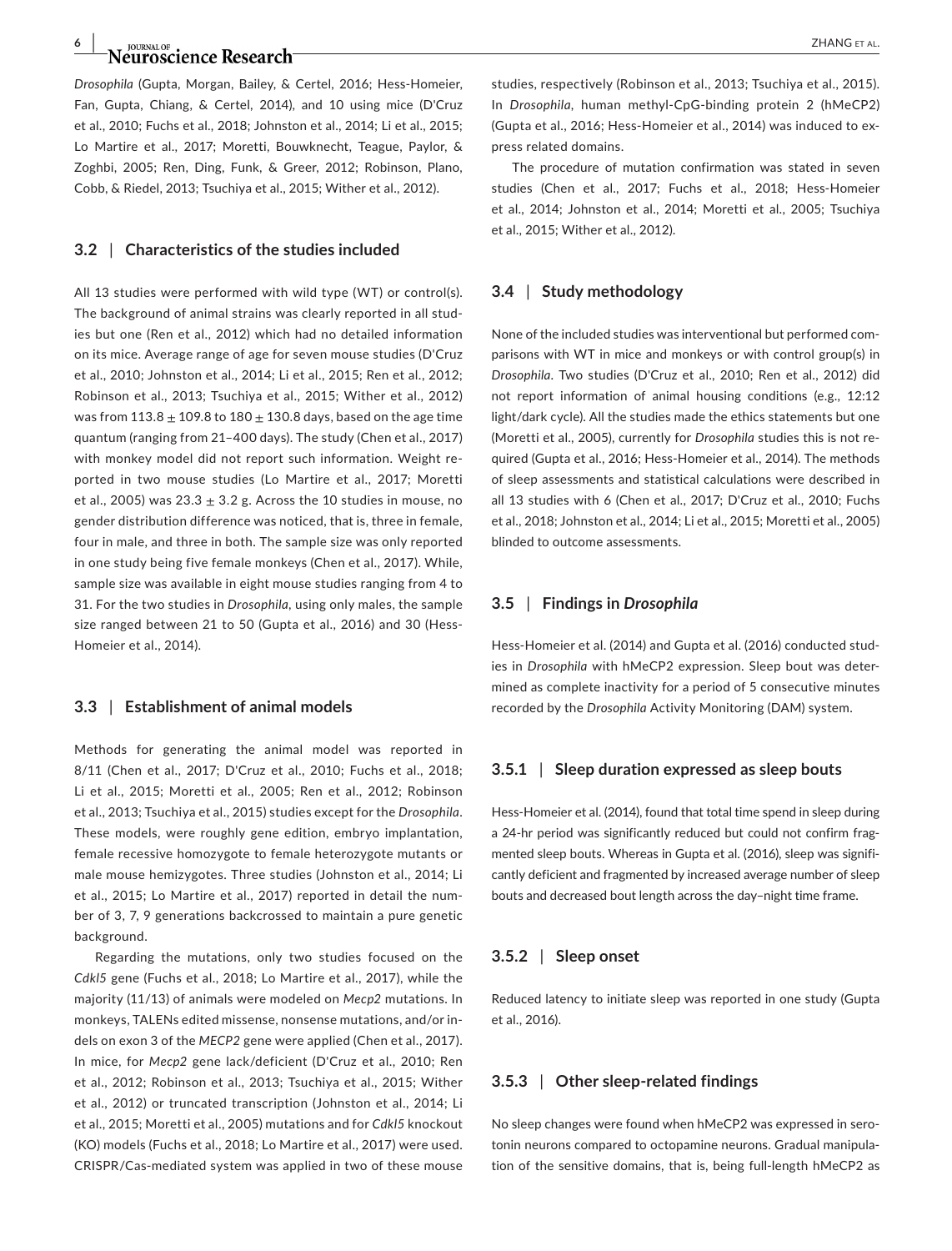#### **TABLE 2** Summary of findings in mouse model

| Parameter                                                                                   | Index                                                                                 | <b>Mutation type</b>                                  | Assessment                                                      | Findings compare to WT                                                                                                                                              |
|---------------------------------------------------------------------------------------------|---------------------------------------------------------------------------------------|-------------------------------------------------------|-----------------------------------------------------------------|---------------------------------------------------------------------------------------------------------------------------------------------------------------------|
| Activity amount,<br>(duration,                                                              | Amount of activity (rev/hr)<br>(LDJ/DDJ)                                              | Mecp2tm1.1Jae/Mmucd (Li<br>et al., 2015)              | Video, wheel running assay<br>(Li et al., 2015)                 | The amount of activity (rev/<br>hr) is significantly reduced                                                                                                        |
| distance. count)                                                                            | Distance moved (cm) (L/D↓)                                                            | Mecp2 <sup>Stop/+</sup> (Robinson                     | PhenoMaster/LabMaster,                                          | in the mutants in both                                                                                                                                              |
| (Li et al., 2015;<br>Moretti<br>et al., 2005;                                               | Time in patrolling zone (s)<br>(Locomotion) $\downarrow$                              | et al., 2013)                                         | PhenoTyper (Robinson<br>et al., 2013)                           | LD and DD conditions (Li<br>et al., 2015)<br>Reduction in both ambulation                                                                                           |
| Robinson<br>et al., 2013;                                                                   | Progressive movements<br>(ambulation) ( $L/DJ$ )                                      |                                                       |                                                                 | and fine movement during<br>darkness (Robinson                                                                                                                      |
| Tsuchiya<br>et al., 2015;<br>Wither                                                         | Fine movements (lingering)<br>(L/DJ)                                                  |                                                       |                                                                 | et al., 2013)                                                                                                                                                       |
| et al., 2012)                                                                               | Total activity (/hr) (LT/DJ)                                                          | Mecp2 <sup>308/Y</sup> (Moretti                       | Photobeam Activity                                              | Same activity over 24 hr;                                                                                                                                           |
|                                                                                             | Locomotor activity (/hr)<br>$(L \downarrow / D)$                                      | et al., 2005)                                         | System (Moretti<br>et al., 2005)                                | relative hypoactivity in dark<br>phase and hyperactivity<br>in the light phase of                                                                                   |
|                                                                                             | Fine movements (/hr) (L↑/D)                                                           |                                                       |                                                                 | Mecp2 <sup>308/Y</sup> (Moretti<br>et al., 2005)                                                                                                                    |
|                                                                                             | Average activity state<br>duration (hr) (Total↓/L/D↓)                                 | Mecp2tm1.1Bird, Mecp2tm2Bird<br>(Wither et al., 2012) | EEG (Wither et al., 2012)                                       | No difference in total<br>mobility cycles over                                                                                                                      |
|                                                                                             | 30s-segments with mobility<br>per day (Total↓/L↓/D↓)                                  |                                                       |                                                                 | the 24-hr; significantly<br>decreased average duration                                                                                                              |
|                                                                                             | Mobility sum (arb. units)<br>(Total L/L L/D L)                                        |                                                       |                                                                 | of the active state of<br>a cycle; Mecp2 <sup>∓</sup> mice<br>exhibited similar active<br>state durations in both light<br>and dark phases (Wither<br>et al., 2012) |
|                                                                                             | Activity counts (DD)<br>(CT0-24 L/0-12 L/12-24 L)<br>Period length (DD) (hr)          | Mecp2-deficient (Tsuchiya<br>et al., 2015)            | Infrared motion (Tsuchiya<br>et al., 2015)                      | Less active throughout whole<br>circadian day, same period<br>length, and less active<br>throughout a day under<br>DD conditions (Tsuchiya<br>et al., 2015)         |
| Activity<br>frequency<br>(number) (Li<br>et al., 2015;<br>Robinson                          | Fragmentation (bouts/day)<br>(LDT/DDT)                                                | Mecp2tm1.1Jae/Mmucd (Li<br>et al., 2015)              | Video, wheel running assay<br>(Li et al., 2015)                 | $Mecp2^{-/y}$ mutants' activity<br>rhythms were significantly<br>more fragmented under<br>bother LD and DD<br>conditions (Li et al., 2015)                          |
| et al., 2013)                                                                               | Frequency in patrolling                                                               | Mecp2 <sup>Stop/+</sup> (Robinson<br>et al., 2013)    | PhenoMaster/LabMaster,<br>PhenoTyper (Robinson<br>et al., 2013) | Mecp2 <sup>stop</sup> mice enter the<br>patrolling zone with the<br>same frequency with WT<br>(Robinson et al., 2013)                                               |
| Activity power<br>(Li et al., 2015;<br>Tsuchiya<br>et al., 2015;<br>Wither<br>et al., 2012) | Activity power (rhythm<br>amplitude, %V) (LDJ/DDJ)                                    | Mecp2tm1.1Jae/Mmucd (Li<br>et al., 2015)              | Video, wheel running assay<br>(Li et al., 2015)                 | Significantly reduced<br>strength (power) of<br>locomotor activity under<br>both LD and DD conditions<br>(Li et al., 2015)                                          |
|                                                                                             | Rate of mobility (magnitude<br>of movement per second<br>(arb. units/s) (Total↓/L/D↓) | Mecp2tm1.1Bird, Mecp2tm2Bird<br>(Wither et al., 2012) | EEG (Wither et al., 2012)                                       | The average rate of<br>movement by the Mecp2 <sup><math>#</math></sup><br>mice was diminished most<br>pronounced in the dark<br>phase (Wither et al., 2012)         |
|                                                                                             | Periodogram amplitude (Qp<br>value) (DD↓)                                             | Mecp2-deficient (Tsuchiya<br>et al., 2015)            | Infrared motion (Tsuchiya<br>et al., 2015)                      | Significant changes (lower) in<br>the periodogram amplitude<br>(Qp value) in DD condition<br>(Tsuchiya et al., 2015)                                                |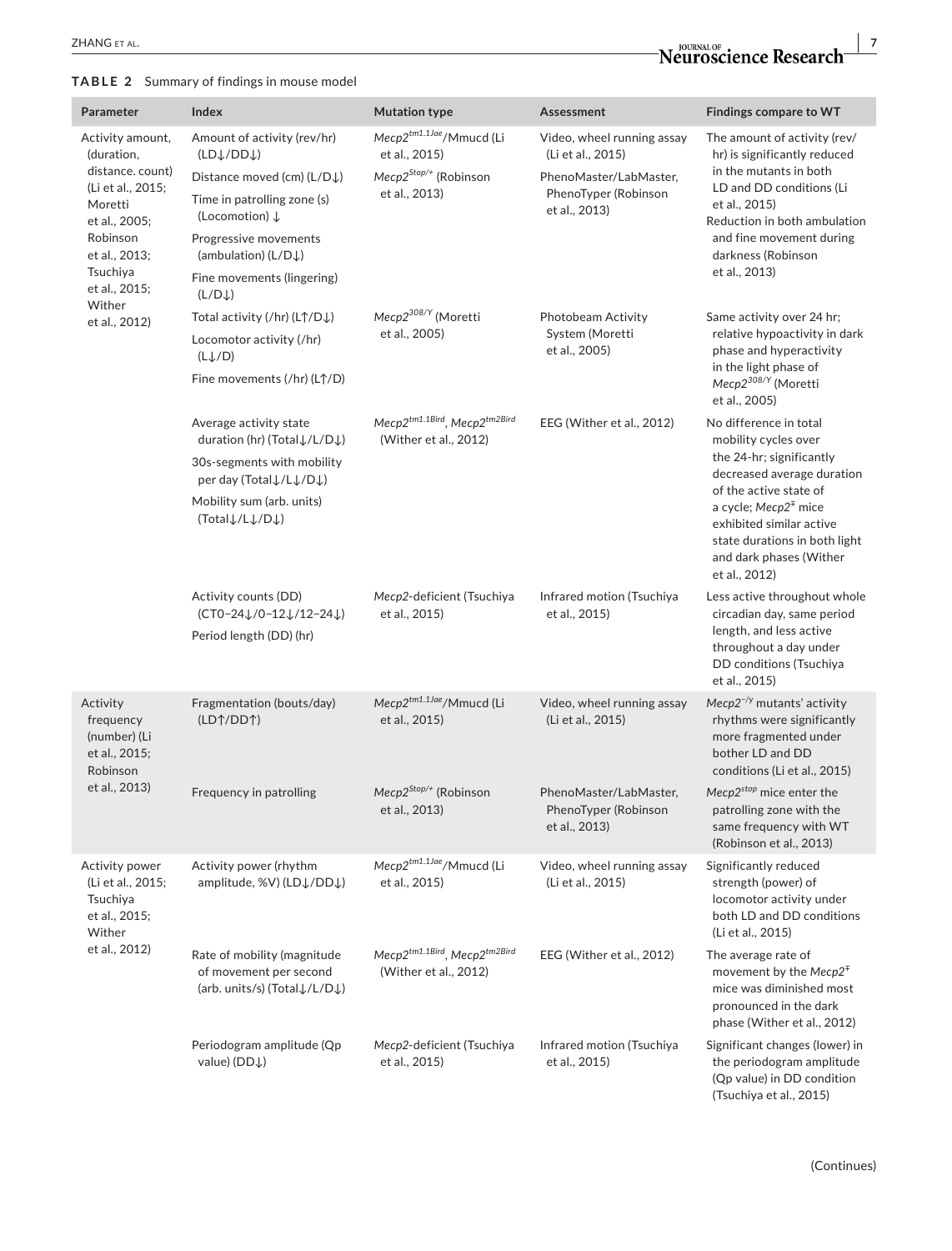# **8** *Neuroscience Research ZHANG ET AL.*

#### **TABLE 2** (Continued)

| Parameter                                                                               | Index                                                                                    | <b>Mutation type</b>                                                | Assessment                                                      | Findings compare to WT                                                                                                                     |
|-----------------------------------------------------------------------------------------|------------------------------------------------------------------------------------------|---------------------------------------------------------------------|-----------------------------------------------------------------|--------------------------------------------------------------------------------------------------------------------------------------------|
| Activity related<br>(Li et al., 2015;<br>Robinson<br>et al., 2013)                      | Precision (min) (LD $\downarrow$ /DD $\downarrow$ )                                      | Mecp2tm1.1Jae/Mmucd (Li<br>et al., 2015)                            | Video, wheel running assay<br>(Li et al., 2015)                 | $Mecp2^{-/y}$ mutants' activity<br>rhythms were lower<br>precision under both LD<br>and DD conditions (Li<br>et al., 2015)                 |
|                                                                                         | Time in food zone (%) 1<br>Cumulative food intake (g)<br>$(L/D+)$                        | Mecp2 <sup>Stop/+</sup> (Robinson<br>et al., 2013)                  | PhenoMaster/LabMaster,<br>PhenoTyper (Robinson<br>et al., 2013) | Increased food intake due<br>to nocturnal eating during<br>darkness in Mecp2 <sup>Stop</sup><br>(Robinson et al., 2013)                    |
| <b>EEG</b> wave<br>frequency<br>(Johnston                                               | Delta power ratio sleep/wake<br>(TotalJ/1 Hz/2 Hz/4 HzJ)                                 | Mecp2tm1.1Bird KO (M.<br>Johnston et al., 2014)                     | EEG (Johnston et al., 2014;<br>Wither et al., 2012)             | Lower power in the 4 Hz<br>frequency SWA range<br>(Johnston et al., 2014)                                                                  |
| et al., 2014;<br>Wither<br>et al., 2012)                                                | Delta power (mV2/Hz) (L/D)                                                               | Mecp2tm1.1Bird, Mecp2tm2Bird<br>(Wither et al., 2012)               |                                                                 | Significant decrease in the<br>average number of delta<br>cycles over a 24 hr period                                                       |
| <b>EEG</b> parameter<br>duration<br>(D'Cruz<br>et al., 2010;<br>Wither<br>et al., 2012) | Inter-sharp wave interval (s)                                                            | Mecp2 <sup>tm1.1Bird</sup> $(-/+)$ $(-/y)$<br>(D'Cruz et al., 2010) | EEG (D'Cruz et al., 2010;<br>Wither et al., 2012)               | (Wither et al., 2012)                                                                                                                      |
|                                                                                         | Average State non-delta<br>Duration (hr) (Total $\uparrow$ /L $\uparrow$ /D $\uparrow$ ) | Mecp2tm1.1Bird, Mecp2tm2Bird<br>(Wither et al., 2012)               |                                                                 | Longer of average duration of<br>the non - delta state of each<br>cycle period over a 24 hr<br>period (Wither et al., 2012)                |
| Sleep apneas<br>frequency<br>(Fuchs                                                     | Frequency (cycle/min)<br>(24 days after respiratory<br>dysfunction) 1                    | Mecp2tm1-1Jae (-/y) (Ren<br>et al., 2012)                           | EEG, EMG (Ren<br>et al., 2012)                                  | Sleep apneas started and<br>became more frequent<br>with age in Mecp2 (Ren                                                                 |
| et al., 2018;<br>Lo Martire                                                             | Number of Apneas/hr (total<br>sleep. NREM, REM) 1                                        |                                                                     |                                                                 | et al., 2012)                                                                                                                              |
| et al., 2017;<br>Ren<br>et al., 2012)                                                   | <b>Breathing frequency</b><br>(12 days after respiratory<br>dysfunction) 1               |                                                                     |                                                                 |                                                                                                                                            |
|                                                                                         | Number of apneas/h<br>(TOTALT/ NREMT/REMT)                                               | CdkI5 KO (Lo Martire<br>et al., 2017)                               | WBP (Fuchs et al., 2018;<br>Lo Martire et al., 2017)            | More frequent apneas<br>during NREM sleep than                                                                                             |
|                                                                                         | Occurrence rate of other<br>apnea/hr (NREM) ↑                                            |                                                                     |                                                                 | total sleep, REM sleep<br>CdkI5 KO mice (Lo Martire<br>et al., 2017)                                                                       |
|                                                                                         | Number of apneas/h (Total<br>sleep $\uparrow$ /NREM $\uparrow$ /REM)                     | CdkI5 <sup>-/+</sup> , CdkI5 <sup>-/-</sup> (Fuchs<br>et al., 2018) |                                                                 | More frequent apneas during<br>NREM and total sleep<br>in CdkI5 KO mice (Fuchs<br>et al., 2018)                                            |
| Sleep apneas<br>duration<br>(Lo Martire<br>et al., 2017;<br>Ren<br>et al., 2012)        | Instantaneous total breath<br>duration ( $T_{TOT}$ ) $\downarrow$                        | CdkI5 KO (Lo Martire<br>et al., 2017)                               | <b>WBP</b> (Lo Martire<br>et al., 2017)                         | Higher occurrence rate of the<br>apneas that did not follow                                                                                |
|                                                                                         | Duration of other apneas (ms)<br>$(REM) \downarrow$                                      |                                                                     |                                                                 | a sigh during NREM sleep;<br>shorter duration of the<br>apneas that did not follow<br>a sigh during REM sleep (Lo<br>Martire et al., 2017) |
|                                                                                         | Apneas duration (min)<br>(12 days after respiratory<br>dysfunction) 1                    | Mecp2tm1-1Jae (-/y) (Ren<br>et al., 2012)                           | EEG, EMG (Ren<br>et al., 2012)                                  | Aggravation of sleep apneas<br>with age (Ren et al., 2012)                                                                                 |
|                                                                                         | Relative minutes ventilation<br>(12 days after respiratory<br>dysfunction) $\downarrow$  |                                                                     |                                                                 |                                                                                                                                            |

*Note:* ↑: mutant animals showed significant higher than WT; ↓: mutant animals showed significant lower than WT.

Abbreviations: AUC, area under the curve; *Cdkl5*, cyclin dependent kinase like 5; DD, constant dark; EEG, electroencephalogram; EMG, electromyogram; h, hour; KO, knock out; L, light, D, dark; LD, 12:12 light/dark; *Mecp2*, methyl-CpG binding protein 2; min, minutes; NREM, non-rapid eye movement sleep; REM, rapid eye movement sleep; rev: revolutions per 3 min intervals; s, second; SCN, suprachiasmatic nucleus; SWA, slow wave activity;  $T_{TOT}$ , instantaneous total breath duration; VE, minute volume per unit body weight; VT, tidal volume per unit body weight; WBP, Wholebody plethysmography; WT, wild type.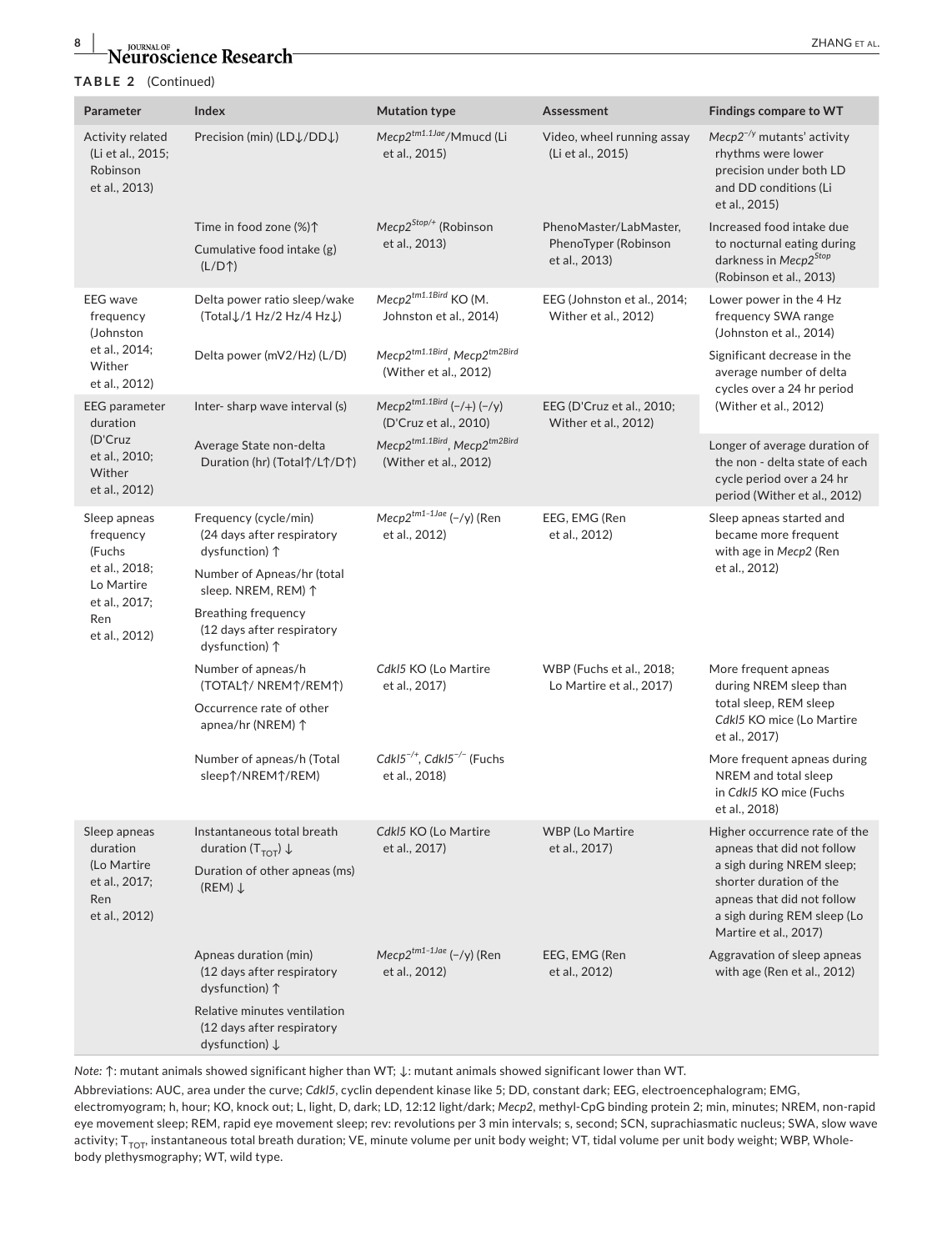## *ZHANG ET AL.* **<b>DURNAL OF DURNAL OF AL. 9 N OURNAL OF AL. N OURNAL OF AL. N OURNAL OF AL. POWERFORD**

well as *dMBD-R2* and *dMBD2/3* domains (Gupta et al., 2016) revealed *dMBD-R2* and *hMeCP2*-mediated phase-specific sleep deficits: abnormalities in sleep bouts and sleep duration. Hence, these domains likely target common neuronal functions, whereas overexpression of *dMBD2/3* showed reduction and fragmentation of sleep.

#### **3.6** | **Findings in cynomolgus monkey**

Chen et al. (2017) applied behavioral analyses for sleep in their *MECP2* mutant monkey models. Sleep patterns were determined as follows: awake and sleep phases including relaxed and transitional sleep.

#### **3.6.1** | **Sleep duration**

Although the authors scored longer awake (and shorter sleep) duration at night, there were no significant differences when compared with WT counterparts.

#### **3.6.2** | **Sleep bouts**

Substantially more frequent sleep bouts (no specific definition for bouts) per night as well as more frequent naps were noticed.

Overall, the authors described a fragmented sleep status or disabled maintenance of long-hour sleep. No detailed information of sleep stages is available for this study.

#### **3.7** | **Findings in mouse**

Eight of 10 studies in mice involved *Mecp2* mutation (D'Cruz et al., 2010; Johnston et al., 2014; Li et al., 2015; Moretti et al., 2005; Ren et al., 2012; Robinson et al., 2013; Tsuchiya et al., 2015; Wither et al., 2012) whereas the two others dealt with that of *Cdkl5* (Fuchs et al., 2018; Lo Martire et al., 2017). The topic of mouse studies could be subdivided into three fields: circadian, EEG, and respiratory. Because the majority of studies included in this review are on mouse models, their findings have been summarized in Table 2.

Data directly describing changes in sleep patterns were scant, and studies primarily investigated circadian rhythm. Five of these studies (Li et al., 2015; Moretti et al., 2005; Robinson et al., 2013; Tsuchiya et al., 2015; Wither et al., 2012) investigated activity regulation over 24 hr in *Mecp2* mutant mice using different indices of circadian rhythm. Despite applying a different index, they each concluded disturbed or impaired circadian rhythm.

#### **3.7.1** | **Sleep duration**

Only three studies investigated sleep duration (Johnston et al., 2014; Li et al., 2015; Lo Martire et al., 2017). Mouse models revealed unaltered percentage/duration of sleep within 24 hr. Yet in one of them, a significantly enhanced waking state (i.e., WT shows some sleeping) and a shorter duration of REM sleep cycles compared to the WT were reported (Johnston et al., 2014). Regarding the average sleep bout duration, one study reported shorter duration with increased sleep bout number across the 24 hr (Li et al., 2015).

#### **3.7.2** | **Sleep onset**

Two studies reported a prolonged sleep onset latency (M. V. Johnston et al., 2014; Li et al., 2015).

#### **3.7.3** | **Circadian rhythm**

Four of the five studies analyzed circadian rhythm via behavioral analysis and one study applied EEG (Wither et al., 2012). Impaired circadian rhythm was expressed as decreased locomotor activity amount (Li et al., 2015; Robinson et al., 2013; Tsuchiya et al., 2015; Wither et al., 2012) and rhythm amplitude (Li et al., 2015; Tsuchiya et al., 2015; Wither et al., 2012). That is, significantly more fragmented and lower precision of circadian activity rhythm was identified, irrespective of light–dark conditions. The specific genotype of *Mecp2308/Y* compared to WT showed hypoactivity in the dark phase and hyperactivity in the light phase (Moretti et al., 2005). Overall, findings indicate that the mutant mice had poor intrinsic circadian rhythm to maintain an appropriate and stable locomotor activity amount and rhythmicity.

#### **3.7.4** | **EEG analysis**

Three studies (D'Cruz et al., 2010; Johnston et al., 2014; Wither et al., 2012) applied power spectral analysis. Two of them noticed three features regarding the delta waves: (a) lower power in the 4 Hz frequency SWA (Johnston et al., 2014), (b) significant decrease in the average number of delta cycles over a 24-hr period (Wither et al., 2012), (c) longer average duration of the non-delta state of each cycle period (Wither et al., 2012). Another one detected that *Mecp2* mutant mice displayed normal delta and sharp wave activity in the hippocampus and somatosensory cortex during sleep period (D'Cruz et al., 2010).

#### **3.7.5** | **Breathing during sleep**

Three studies, of which two were on *Cdkl5* gene silencing (Fuchs et al., 2018; Lo Martire et al., 2017), and one on *Mecp2* gene mutation (Ren et al., 2012) reported respiratory dysfunction and abnormal breathing patterns during sleep. Those with *Cdkl5* mutation confirmed sleep apneas appearing more often in NREM than REM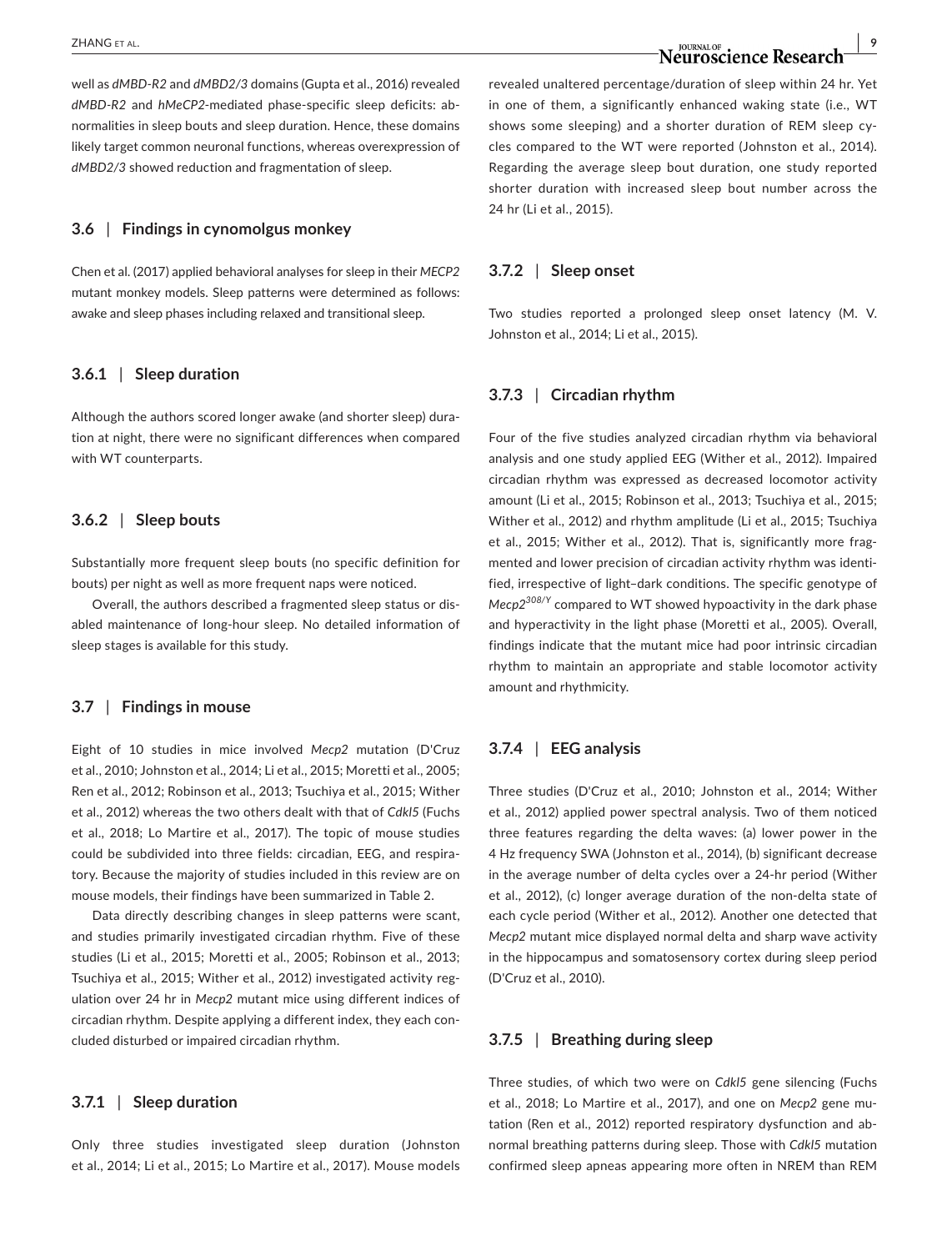sleep. In the *Mecp2* mutant mice progressive respiratory dysfunction was detected, that is, sleep apneas became more frequent and longer lasting with age, about 1–3 weeks after apneas during wakefulness appeared.

Based on the fly models, sleep bouts appear to be regulated by *MECP2*, suggestive of its role in sleep continuity. Overall, given the monkey and mouse models, total sleep duration across 24 hr appears unaltered. However, both the sleep and wake state are impaired, with predominantly a fragmented sleep state. In addition, a weakened circadian activity rhythm is seen.

Few studies have investigated sleep structure. Regards NREM, delta power showed a marked decrease and sleep apneas were more probable. Other scant results are speculative of a more pronounced wake state and shorter REM cycles.

#### **4** | **DISCUSSION**

The discovery of the genetic pathophysiology of RTT offers possibilities to design animal models, and in keeping with the disease pathogenesis, the majority of studies were performed in *Mecp2* mutant animals. These models successfully mimicked per gender (Young & Zoghbi, 2004) and genotypes (Gupta et al., 2016; Watson et al., 2005) several manifestations of RTT; that is, being apparently normal early development and progressive regression of locomotor function and particularly irregular breathing (Chen et al., 2001; Guy et al., 2001). Noteworthy the mouse model is most commonly used in current animal studies. More recently, newer gene targeting tools (e.g., TALENs and CRISPR/Cas-mediated system) generating mutant animals have been successfully implemented in RTT animal sleep research (Chen et al., 2017; Tsuchiya et al., 2015).

Reviewing the RTT animal model studies on sleep, we confirm problematic sleeping, which can be generally characterized as disturbed sleep efficacy and continuity. More specifically, we may conclude comparable total sleep duration and a preserved sleep/ wake proportion over the 24 hr, yet with increased number of sleep bouts (or hence wake times). Such highly fragmented sleep, challenges the sleep compensation ideas in RTT animal models. Similarly perturbed is the circadian rhythm, a likely mechanism affecting both the sleep–wake cycle and activity rhythmicity. Another important finding issued from EEG power spectral analysis, was the decreased number and power of delta waves. The *Cdkl5* KO mouse models were primarily used to identify the respiratory dysfunction during sleep (Fuchs et al., 2018; Lo Martire et al., 2017), showing more frequent and longer duration of apneas in NREM sleep aggravating with age.

#### **4.1** | **Characteristics of sleep in animal models of RTT**

Night time sleep abnormalities including increased number of wake bouts, emerged across the three categories of animal models

Homeier et al., 2014; Johnston et al., 2014; Li et al., 2015). Both mutant monkey and mouse models (Chen et al., 2017; Li et al., 2015) suggested the trend of decreasing sleep bout duration and increasing bouts number. Such increased number of sleep bouts, that is, sleep fragmentation ascribed to more frequent nocturnal awakenings, concurs with complaints of night waking reported in individuals with RTT (Carotenuto et al., 2013; Glaze, Frost, Zoghbi, & Percy, 1987; Hagebeuk et al., 2013; Sarber, Howard, Dye, Pascoe, & Simakajornboon, 2019). Furthermore, human MeCP2 overexpression in *Drosophila* showed an impact on sleep continuity, while the prolonged sleep onset latencies and attenuated delta power in mice in particular suggest poor sleep state efficacy. Such sleep abnormalities put forward adverse effects of *Mecp2* on sleep propensity regulation. This may also support some inconsistencies regarding wake duration: that is, longer waking period with (Johnston et al., 2014) or without (Chen et al., 2017) significant differences when compared to WT/control(s). Possibly glutamate dysfunction in the frontal cortex of *Mecp2*-null mice, which likely becomes toxic for the function of synapses over a period of time (Dash, Douglas, Vyazovskiy, Cirelli, & Tononi, 2009), may underlie the long wake state and poor quality of SWS.

The sleep problems summarized here suggest that the mutated RTT animal models cannot maintain a consolidated sleep as demonstrated by disturbed night time sleep duration and mis-distributed awaking during the nocturnal phase, in spite of comparable sleep/ wake time durations as reported in WT/control(s). Furthermore, mutated animals exhibited unenhanced sleep rebound as shown by possible longer sleep latency but foremost longer duration of wake cycles indicating impaired sleep homeostasis.

#### **4.2** | **EEG alterations in animal models of RTT**

Local high-frequency oscillations, or sharp waves, might be markers of seizure onset zones in an epileptic brain. However, they can be recorded also in nonepileptic cerebral structures. Alternatively, vertex sharp transient discharges are considered an early marker of NREM sleep. Consequently, the sharp waves reported during acute sleep in MeCP2-deficient mice need further investigation. For instance, EEG affected by epileptic seizures is quite prevalent in RTT, such spikes and sharp waves, likely epileptiform transients, may resemble the interictal marker of an individual with RTT suffering epilepsy.

Findings indicating delta wave attenuation and longer nondelta state across sleep cycles may underpin the severe deprivation of SWA along with the poor quality of SWS (or deep sleep). Moreover, in integrating our previous section about their poor sleep continuity/consolidation and in accordance to sleep deprivation research (Franken, Chollet, & Tafti, 2001; Franken, Dijk, Tobler, & Borbely, 1991), increased sleep intensity after sleep deprivation should be demonstrated. That is, a proportional increase in delta power is evoked by sleep loss while excess sleep creates a decrease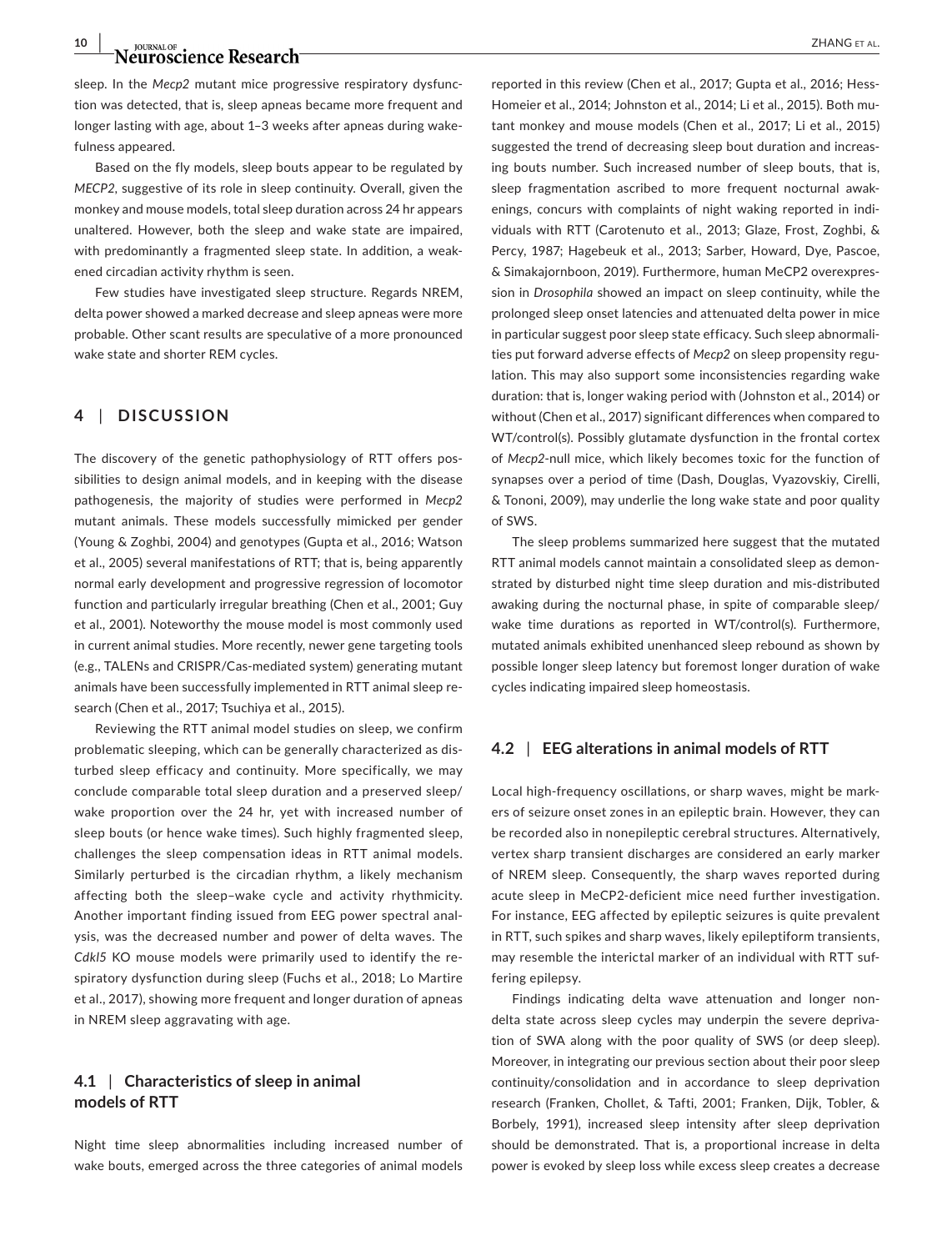in delta power (Franken et al., 2001). SWA further intensifies as a function of prior wake state. Therefore, delta power is thought to reflect deep sleep need and its underlying sleep regulating recovery processes (Franken et al., 1991). RTT mutant mice should consequently present increased proportion of delta power and deep sleep. Contrariwise studies also reported longer wake status instead. This potentially illustrates the absence of sleep compensatory mechanisms or impaired sleep homeostasis in RTT animal (more specifically, mice) models.

Some studies in individuals with RTT have reported abnormal EEG/PSG to demonstrate the disturbed sleep structure (Amaddeo et al., 2019; Grosso et al., 2007; Hagebeuk et al., 2013; Marcus et al., 1994) or/and poor sleep alike decreased sleep spindles or REM sleep (Espinar-Sierra et al., 1990; Garofalo, Drury, & Goldstein, 1988), and increased sharp waves during NREM sleep (Aldrich, Garofalo, & Drury, 1990; Ammanuel et al., 2015; Cooper, Kerr, & Amos, 1998). Contrariwise to the animal studies, several studies reported heightened delta power (Ammanuel et al., 2015; Cooper et al., 1998; Trauner & Haas, 1987) with fewer SWS cycles (Ammanuel et al., 2015).

The neural mechanisms underlying the sleep–wake problems of RTT animal models remain to be fully investigated. Wakefulness and cortical activation are maintained by the ascending activating influx arising from the basal forebrain, thalamus, posterior hypothalamus, and brainstem with the involvement of quite many neurotransmitters and neuropeptides (Brown, Basheer, McKenna, Strecker, & McCarley, 2012; Lin, Anaclet, Sergeeva, & Haas, 2011; Saper, Fuller, Pedersen, Lu, & Scammell, 2010). The cessation of activities of the above-mentioned ascending activating systems constitutes a prerequisite for sleep onset (Saper et al., 2010; Steriade, 1992). Several brain areas are known for their major role in sleep generation such as the preoptic and anterior hypothalamus containing inhibitory gamma-aminobutyric acid (GABA) and galanin neurons; that is, medullary GABAergic parafacial zone particularly for SWS and the mesopontine tegmentum particularly for REM sleep (Brown et al., 2012; Lu, Sherman, Devor, & Saper, 2006; Saper et al., 2010). The neurophysiological mechanisms involved in the generation of cortical slow waves and spindles (both part of NREM sleep) are distinct, but both of them likely depend on the hyperpolarization of the thalamocortical axis (Buzsaki et al., 1988; Dijk, Hayes, & Czeisler, 1993; Williams, Turner, & Crunelli, 1995). Overall, sleep "on" areas are firstly disinhibited by the ascending activating systems allowing sleep onset and then they would in turn actively inhibit those arousal systems allowing sleep to be maintained (Saper, Chou, & Scammell, 2001).

*Mecp2* plays a role in neuronal proliferation, migration, and differentiation since embryotic period (Cobolli Gigli et al., 2018; Ehinger, Matagne, Villard, & Roux, 2018; Kishi & Macklis, 2004). For instance, MeCP2 is also critical for normal functioning of GABA-releasing neurons (Chao et al., 2010). The failure of *Mecp2* and other genes in the above-mentioned brain areas critically involved in sleep–wake control would allow explaining the sleep–wake problems associated with RTT. Of note, the marked sleep fragmentation demonstrated in several studies with RTT animal models is reminiscent of that seen with KO mice with impaired brain ascending activating systems such as those lacking the neuropeptides orexins and their receptors, the neurotransmitter histamine and its receptors and 5-hydroxy tryptamine (5HT) receptors (Lin et al., 2011; Saper et al., 2001, 2010), or sleep-promoting inhibitory neurons (Lu, Greco, Shiromani, & Saper, 2000).

#### **4.3** | **Circadian rhythmicity**

The manifestation of sleep tightly relates to circadian rhythm (Hastings, Reddy, & Maywood, 2003). Because circadian rhythm is highly regulated by light (Azzi et al., 2014), a well-regulated housing condition is an important prerequisite to investigate the circadian rhythm of animals. 84.6% of selected articles clearly stated they are housing animals in a 12:12 LD cycle environment since birth. Hence, such animal experiments control the potential influence from environment to maintain the natural circadian rhythm on sleep.

In this realm, the mutant mice in particular showed abnormalities in rhythms of locomotor activities per behavioral and EEG analysis in both LD and DD conditions, that is, weakened activity rhythm. These findings suggest that the robustness of the SCN, pacemaker of circadian rhythm, is possible damaged in *Mecp2* deficient animal models (Tsuchiya et al., 2015). *Mecp2* is reported to be substantially expressed in the SCN (Dragich, Kim, Arnold, & Schanen, 2007). But SCN modulates for instance also melatonin secretion, that induces the timing of endogenous circadian phase and period. Alternatively, exogenous melatonin is commonly given to children with developmental disabilities to facilitate falling asleep (Angriman, Caravale, Novelli, Ferri, & Bruni, 2015). Impaired SCN were demonstrated in mouse brain frontal cortices (Martinez de Paz et al., 2015). Consequently, the deficits in SCN amount or activity will therefore provoke deficits of circadian rhythmicity and even sleep pressure because of such direct or indirect SCN perturbations. No information regarding *Cdkl5* mutations and circadian rhythmicity could be retrieved from the literature; *CDKL5* is known as a phosphorylation mediator in the molecular pathway of *MECP2* (Mari et al., 2005).

Characteristic to individuals with RTT are the severe physical disabilities (Killian et al., 2017; Kyle, Vashi, & Justice, 2018), which are potentially represented in the animal models (Bhattacherjee et al., 2017). Therefore, the poor activity rhythm could be due to SCN dysfunction and motor system impairments combined, or even other currently unknown factors. Behavioral analyses of locomotion, as an indicator of circadian rhythmicity, have often been applied to objectify the amount of "sleep" in most (4/5) of the studies reviewed. Hence, while applying this behavioral analysis, a potentially affected motor system needs to be acknowledged. Future studies applying around the clock registration by EEG in particular could for that reason assist in generating more specific sleep–wake cycle data.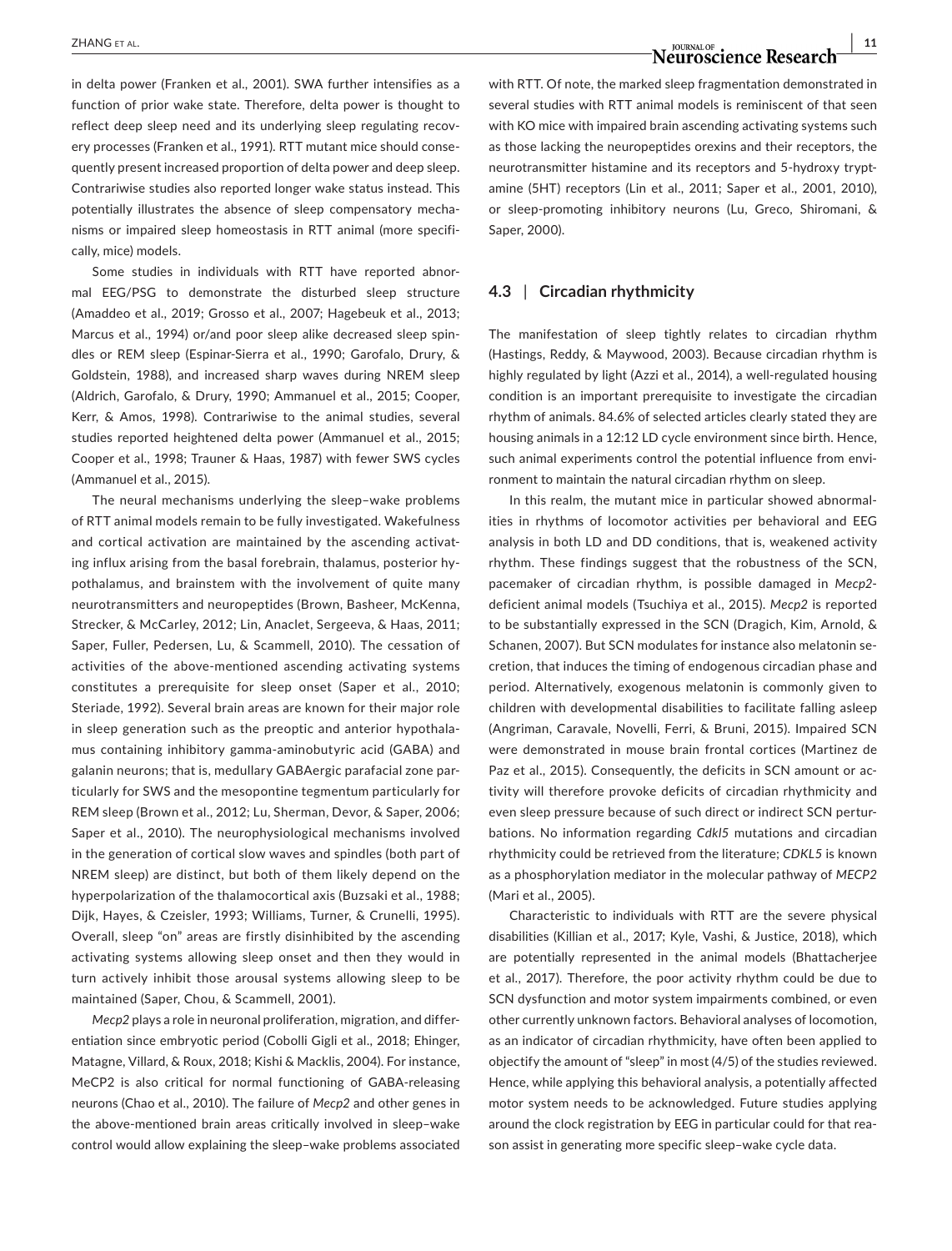## **12 <b>a** *Neuroscience Research ZHANG ET AL. ZHANG ET AL.*

#### **4.4** | **Breathing abnormalities during sleep**

All of the three studies examining respiratory function (Fuchs et al., 2018; Lo Martire et al., 2017; Ren et al., 2012) confirmed the occurrence of sleep apneas, a finding that is also reported in several human studies (Amaddeo et al., 2019; Glaze et al., 1987; Hagebeuk et al., 2012, 2013). In mutant animal models, apneas tend to be more frequent in NREM sleep compared to their total sleep period distribution or REM sleep distribution (Fuchs et al., 2018; Lo Martire et al., 2017), which contradicts most of human (non-RTT) research about apnea distribution (Morielli, Ladan, Ducharme, & Brouillette, 1996; Spruyt & Gozal, 2012). In individuals with RTT, Marcus et al. (1994) concluded normal breathing during NREM sleep and speculated normal brain-stem control of ventilation. They, however, found slightly lower oxygen saturation during REM breathing patterns compared to female subjects with snoring but without obstructive apnea or gas exchange abnormalities. It was concluded as abnormal-developmental cortical influence on ventilation. Yet inconsistencies exist in the human literature. For instance, Glaze et al. (1987) only identified in 1 of 11 RTT individuals obstructive sleep apnea during REM.

Sleep apnea severity was further suggested to be positively correlated with age (Ren et al., 2012). The animal research also speculated that when RTT progressed to the late-stage deteriorative brainstem function it may worsen sleep apneas; for example, as the gradual *Mecp2* deletion disturbs the autonomic control of the brainstem (Ren et al., 2012). Yet other proposed factors may take part in the respiratory neuro-regulation systems including GABA, brain-derived neurotrophic factor (BDNF) and monoaminergic (Katz, Dutschmann, Ramirez, & Hilaire, 2009) modulators. Noteworthy for older individuals with RTT, the percentage of total sleep time was significantly reduced compared to younger individuals (Glaze et al., 1987), potentially affecting sleep respiratory findings. More studies are needed to investigate the discordance between animal and human findings.

#### **4.5** | **Limitations and future directions**

Nearly all animal models are adult, while RTT expresses during childhood, a period where also the sleep structure undergoes drastic changes. We furthermore could retrieve limited information about REM sleep in the literature, despite being reported as seriously disturbed in human research. One of the reasons would be that current animal models are reflecting only in part RTT, for example, in animal models one may alter a single gene whereas in RTT likely more genes are affected (Ehrhart et al., 2016). Alternatively, the brain structures responsible for REM sleep generation and maintenance such as the mesopontine tegmentum (Yamada & Ueda, 2019) may show minimal misexpression by the gene(s). No publications on *Foxg1* mutation models investigating sleep were found.

The methodological quality applied in animal experiments and reports was difficult to assess primarily due to incompleteness.

Although animal studies differ from human research, several standard practices could be followed (Hooijmans et al., 2014); for example, blinding (Kilkenny et al., 2009). Due to differences in research quality, several biases (e.g., the operationalization of sleep parameters) could confound the results. Subsequently, the reliability and efficiency of translating animal research into clinical practice may be hampered. We therefore advocate for more consistency in reporting (e.g., the different timing of animal age) experiments, as well as in defining outcomes (e.g., sleep parameters investigated). A better streamlining of experiments may generate more consistent results, potentially across species. Lastly, studies provided scant discussion on the neural mechanistic pathways, hence future studies may elaborate on this aspect.

#### **4.6** | **Conclusion**

A profile of fragmented and poor-quality sleep of RTT animal models could be summarized. First, RTT animal models exhibited disturbed sleep behavior as characterized by more frequent nocturnal awakenings within the 24-hr cycle time; second, RTT animal models showed poor ability to maintain sufficient sleep based on the high number of bouts and possibly also their shortened duration; these two points are consistent with a marked sleep fragmentation or poor sleep maintenance. Third, RTT animal models exhibited compromised sleep quality and absent sleep rebound based on the significant decreased delta power, as well as longer sleep onset latency (in *Mecp2* mutant mouse model), which is consistent with an impaired sleep homeostasis. Fourth, RTT animal models showed impaired circadian rhythmicity as attenuated locomotor activity with fragmentated and less precise rhythm. Lastly, RTT animal models exhibited sleep breathing abnormalities particularly during NREM.

#### **ACKNOWLEDGMENTS**

The financial support (NO. 201806180064) provided by China Scholarship Council (CSC) is acknowledged.

#### **CONFLICT OF INTEREST**

The author(s) declare(s) that there is no conflict of interest.

#### **AUTHOR CONTRIBUTIONS**

*Formal Analysis, Data/Evidence Collection, Data Curation, Writing*, X.Z.; *Review, Commentary*, J.-S.L.; *Study Conception, Methodology, Resources, Data Curation, Writing, Supervision, Project Administration and Funding Acquisition*, K.S.

#### **PEER REVIEW**

The peer review history for this article is available at [https://publo](https://publons.com/publon/10.1002/jnr.24730) [ns.com/publon/10.1002/jnr.24730.](https://publons.com/publon/10.1002/jnr.24730)

#### **ORCID**

*Karen Spruyt* <https://orcid.org/0000-0002-2914-9074>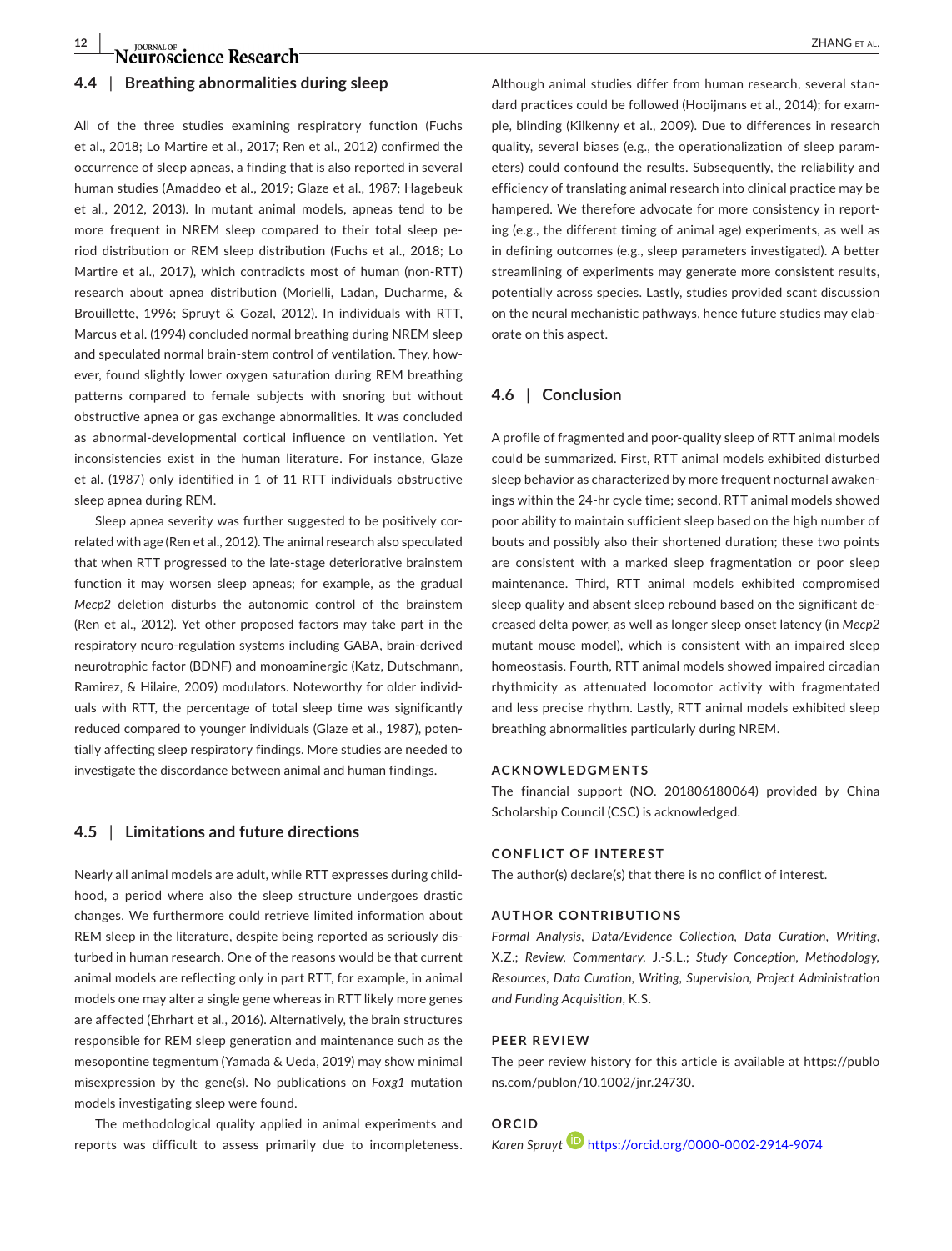## **|** ZHANG et al. **13**

#### **REFERENCES**

- Aldrich, M. S., Garofalo, E. A., & Drury, I. (1990). Epileptiform abnormalities during sleep in Rett syndrome. *Electroencephalography and Clinical Neurophysiology*, *75*(5), 365–370. [https://doi.org/10.1016/0013-](https://doi.org/10.1016/0013-4694(90)90081-T) [4694\(90\)90081-T](https://doi.org/10.1016/0013-4694(90)90081-T)
- Amaddeo, A., De Sanctis, L., Arroyo, J. O., Khirani, S., Bahi-Buisson, N., & Fauroux, B. (2019). Polysomnographic findings in Rett syndrome. *European Journal of Paediatric Neurology*, *23*(1), 214–221. [https://doi.](https://doi.org/10.1016/j.ejpn.2018.09.003) [org/10.1016/j.ejpn.2018.09.003](https://doi.org/10.1016/j.ejpn.2018.09.003)
- Amendola, E., Zhan, Y., Mattucci, C., Castroflorio, E., Calcagno, E., Fuchs, C., … Gross, C. T. (2014). Mapping pathological phenotypes in a mouse model of CDKL5 disorder. *PLoS ONE*, *9*(5), e91613. [https://](https://doi.org/10.1371/journal.pone.0091613) [doi.org/10.1371/journal.pone.0091613](https://doi.org/10.1371/journal.pone.0091613)
- Amir, R. E., Van Den Veyver, I. B., Wan, M., Tran, C. Q., Francke, U., & Zoghbi, H. Y. (1999). Rett syndrome is caused by mutations in X-linked MECP2, encoding methyl- CpG-binding protein 2. *Nature Genetics*, *23*(2), 185–188.<https://doi.org/10.1038/13810>
- Ammanuel, S., Chan, W. C., Adler, D. A., Lakshamanan, B. M., Gupta, S. S., Ewen, J. B., … Kadam, S. D. (2015). Heightened delta power during slow-wave-sleep in patients with rett syndrome associated with poor sleep efficiency. *PLoS ONE*, *10*(10), e0138113. [https://doi.](https://doi.org/10.1371/journal.pone.0138113) [org/10.1371/journal.pone.0138113](https://doi.org/10.1371/journal.pone.0138113)
- Angriman, M., Caravale, B., Novelli, L., Ferri, R., & Bruni, O. (2015). Sleep in children with neurodevelopmental disabilities. *Neuropediatrics*, *46*(3), 199–210. <https://doi.org/10.1055/s-0035-1550151>
- Ariani, F., Hayek, G., Rondinella, D., Artuso, R., Mencarelli, M. A., Spanhol-Rosseto, A., … Renieri, A. (2008). FOXG1 is responsible for the congenital variant of Rett syndrome. *American Journal of Human Genetics*, *83*(1), 89–93. [https://doi.org/10.1016/j.](https://doi.org/10.1016/j.ajhg.2008.05.015) [ajhg.2008.05.015](https://doi.org/10.1016/j.ajhg.2008.05.015)
- Aserinsky, E., & Kleitman, N. (1953). Regularly occurring periods of eye motility, and concomitant phenomena, during sleep. *Science*, *118*(3062), 273–274.
- Azzi, A., Dallmann, R., Casserly, A., Rehrauer, H., Patrignani, A., Maier, B., … Brown, S. A. (2014). Circadian behavior is light-reprogrammed by plastic DNA methylation. *Nature Neuroscience*, *17*(3), 377–382. <https://doi.org/10.1038/nn.3651>
- Bhadra, U., Thakkar, N., Das, P., & Pal Bhadra, M. (2017). Evolution of circadian rhythms: From bacteria to human. *Sleep Medicine*, *35*, 49–61. <https://doi.org/10.1016/j.sleep.2017.04.008>
- Bhattacherjee, A., Winter, M., Eggimann, L., Mu, Y., Gunewardena, S., Liao, Z., … Smith, P. (2017). Motor, somatosensory, viscerosensory and metabolic impairments in a heterozygous female rat model of Rett syndrome. *International Journal of Molecular Sciences*, *19*(1). <https://doi.org/10.3390/ijms19010097>
- Boban, S., Leonard, H., Wong, K., Wilson, A., & Downs, J. (2018). Sleep disturbances in Rett syndrome: Impact and management including use of sleep hygiene practices. *American Journal of Medical Genetics Part A*, *176*(7), 1569–1577.<https://doi.org/10.1002/ajmg.a.38829>
- Boban, S., Wong, K., Epstein, A., Anderson, B., Murphy, N., Downs, J., & Leonard, H. (2016). Determinants of sleep disturbances in Rett syndrome: Novel findings in relation to genotype. *American Journal of Medical Genetics Part A*, *170*(9), 2292–2300. [https://doi.org/10.1002/](https://doi.org/10.1002/ajmg.a.37784) [ajmg.a.37784](https://doi.org/10.1002/ajmg.a.37784)
- Borbély, A. A. (1982). A two process model of sleep regulation. *Human Neurobiology*, *1*(3), 195–204.
- Brankack, J., Kukushka, V. I., Vyssotski, A. L., & Draguhn, A. (2010). EEG gamma frequency and sleep-wake scoring in mice: Comparing two types of supervised classifiers. *Brain Research*, *1322*, 59–71. [https://](https://doi.org/10.1016/j.brainres.2010.01.069) [doi.org/10.1016/j.brainres.2010.01.069](https://doi.org/10.1016/j.brainres.2010.01.069)
- Brown, R. E., Basheer, R., McKenna, J. T., Strecker, R. E., & McCarley, R. W. (2012). Control of sleep and wakefulness. *Physiological Reviews*, *92*(3), 1087–1187.<https://doi.org/10.1152/physrev.00032.2011>
- Buzsaki, G., Bickford, R. G., Ponomareff, G., Thal, L. J., Mandel, R., & Gage, F. H. (1988). Nucleus basalis and thalamic

control of neocortical activity in the freely moving rat. *Journal of Neuroscience*, *8*(11), 4007–4026. [https://doi.org/10.1523/JNEUR](https://doi.org/10.1523/JNEUROSCI.08-11-04007.1988) [OSCI.08-11-04007.1988](https://doi.org/10.1523/JNEUROSCI.08-11-04007.1988)

- Carotenuto, M., Esposito, M., D'Aniello, A., Rippa, C. D., Precenzano, F., Pascotto, A., … Elia, M. (2013). Polysomnographic findings in Rett syndrome: A case-control study. *Sleep Breath*, *17*(1), 93–98. [https://](https://doi.org/10.1007/s11325-012-0654-x) [doi.org/10.1007/s11325-012-0654-x](https://doi.org/10.1007/s11325-012-0654-x)
- Caton, R. J. T. J. o. N., & Disease, M. (1875). Electrical currents of the brain. *The Chicago Journal of Nervous & Mental Disease*, *2*(4), 610.
- Chao, H. T., Chen, H., Samaco, R. C., Xue, M., Chahrour, M., Yoo, J., … Zoghbi, H. Y. (2010). Dysfunction in GABA signalling mediates autism-like stereotypies and Rett syndrome phenotypes. *Nature*, *468*(7321), 263–269.
- Chen, R. Z., Akbarian, S., Tudor, M., & Jaenisch, R. (2001). Deficiency of methyl-CpG binding protein-2 in CNS neurons results in a Rettlike phenotype in mice. *Nature Genetics*, *27*(3), 327–331. [https://doi.](https://doi.org/10.1038/85906) [org/10.1038/85906](https://doi.org/10.1038/85906)
- Chen, Y., Yu, J., Niu, Y., Qin, D., Liu, H., Li, G., … Sun, Y. E. (2017). Modeling Rett syndrome using TALEN-edited MECP2 mutant cynomolgus monkeys. *Cell*, *169*(5), 945–955.e910. [https://doi.org/10.1016/j.](https://doi.org/10.1016/j.cell.2017.04.035) [cell.2017.04.035](https://doi.org/10.1016/j.cell.2017.04.035)
- Cirelli, C., & Tononi, G. (2015). Cortical development, electroencephalogram rhythms, and the sleep/wake cycle. *Biological Psychiatry*, *77*(12), 1071–1078. [https://doi.org/10.1016/j.biops](https://doi.org/10.1016/j.biopsych.2014.12.017) [ych.2014.12.017](https://doi.org/10.1016/j.biopsych.2014.12.017)
- Cobolli Gigli, C., Scaramuzza, L., De Simone, M., Rossi, R. L., Pozzi, D., Pagani, M., … Bedogni, F. (2018). Lack of methyl-CpG binding protein 2 (MeCP2) affects cell fate refinement during embryonic cortical development. *Cerebral Cortex*, *28*(5), 1846–1856. [https://doi.](https://doi.org/10.1093/cercor/bhx360) [org/10.1093/cercor/bhx360](https://doi.org/10.1093/cercor/bhx360)
- Cooper, R. A., Kerr, A. M., & Amos, P. M. (1998). Rett syndrome: Critical examination of clinical features, serial EEG and video-monitoring in understanding and management. *European Journal of Paediatric Neurology*, *2*(3), 127–135. [https://doi.org/10.1016/S1090](https://doi.org/10.1016/S1090-3798(98)80028-7) [-3798\(98\)80028-7](https://doi.org/10.1016/S1090-3798(98)80028-7)
- Couvert, P., Bienvenu, T., Aquaviva, C., Poirier, K., Moraine, C., Gendrot, C., … Cherif, B. (2001). MECP2 is highly mutated in X-linked mental retardation. *Human Molecular Genetics*, *10*(9), 941–946. [https://doi.](https://doi.org/10.1093/hmg/10.9.941) [org/10.1093/hmg/10.9.941](https://doi.org/10.1093/hmg/10.9.941)
- Dash, M. B., Douglas, C. L., Vyazovskiy, V. V., Cirelli, C., & Tononi, G. (2009). Long-term homeostasis of extracellular glutamate in the rat cerebral cortex across sleep and waking states. *Journal of Neuroscience*, *29*(3), 620–629. [https://doi.org/10.1523/JNEUR](https://doi.org/10.1523/JNEUROSCI.5486-08.2009) [OSCI.5486-08.2009](https://doi.org/10.1523/JNEUROSCI.5486-08.2009)
- D'Cruz, J. A., Wu, C., Zahid, T., El-Hayek, Y., Zhang, L., & Eubanks, J. H. (2010). Alterations of cortical and hippocampal EEG activity in MeCP2-deficient mice. *Neurobiology of Diseases*, *38*(1), 8–16. [https://](https://doi.org/10.1016/j.nbd.2009.12.018) [doi.org/10.1016/j.nbd.2009.12.018](https://doi.org/10.1016/j.nbd.2009.12.018)
- Dijk, D. J., Hayes, B., & Czeisler, C. A. (1993). Dynamics of electroencephalographic sleep spindles and slow wave activity in men: Effect of sleep deprivation. *Brain Research*, *626*(1–2), 190–199. [https://doi.](https://doi.org/10.1016/0006-8993(93)90579-C) [org/10.1016/0006-8993\(93\)90579-C](https://doi.org/10.1016/0006-8993(93)90579-C)
- d'Orsi, G., Demaio, V., Scarpelli, F., Calvario, T., & Minervini, M. G. (2009). Central sleep apnoea in Rett syndrome. *Neurological Sciences*, *30*(5), 389–391. [https://doi.org/10.1007/s1007](https://doi.org/10.1007/s10072-009-0108-9) [2-009-0108-9](https://doi.org/10.1007/s10072-009-0108-9)
- Dragich, J. M., Kim, Y. H., Arnold, A. P., & Schanen, N. C. (2007). Differential distribution of the MeCP2 splice variants in the postnatal mouse brain. *Journal of Comparative Neurology*, *501*(4), 526–542. <https://doi.org/10.1002/cne.21264>
- Ehinger, Y., Matagne, V., Villard, L., & Roux, J. C. (2018). Rett syndrome from bench to bedside: Recent advances. *F1000Research*, *7*, 398. <https://doi.org/10.12688/f1000research.14056.1>
- Ehrhart, F., Coort, S. L., Cirillo, E., Smeets, E., Evelo, C. T., & Curfs, L. M. (2016). Rett syndrome—Biological pathways leading from MECP2 to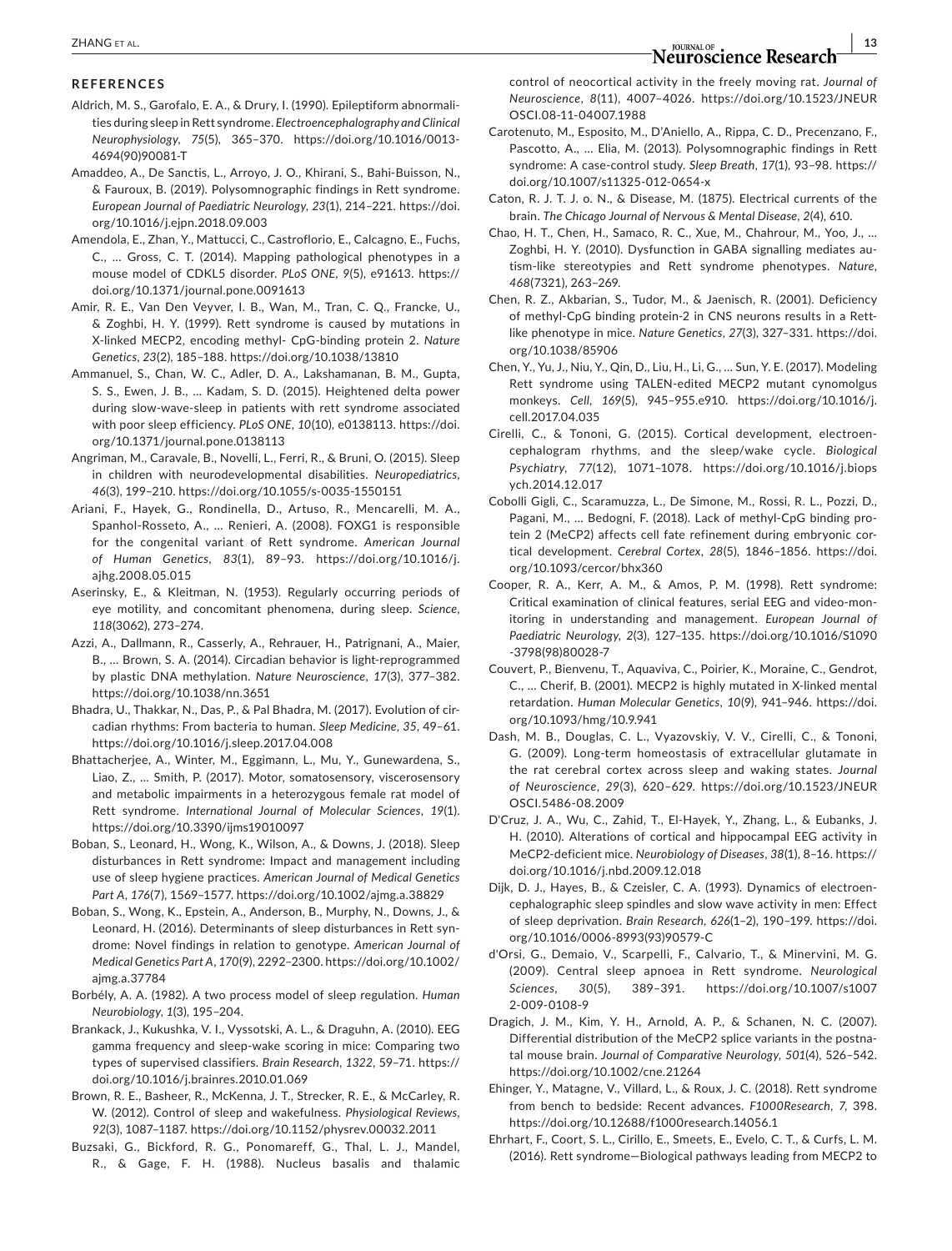### **14 a** *n n n n n n n n n n n n n n n n n n n n n n n n n n n n n n n n n n n n*

disorder phenotypes. *Orphanet Journal of Rare Diseases*, *11*(1), 158. <https://doi.org/10.1186/s13023-016-0545-5>

- Espinar-Sierra, J., Toledano, M. A., Franco, C., Campos-Castello, J., Gonzalez-Hidalgo, M., Oliete, F., & Garcia-Nart, M. (1990). Rett's syndrome: A neurophysiological study. *Neurophysiologie Clinique*, *20*(1), 35–42. [https://doi.org/10.1016/S0987-7053\(05\)80167-4](https://doi.org/10.1016/S0987-7053(05)80167-4)
- Franken, P., Chollet, D., & Tafti, M. (2001). The homeostatic regulation of sleep need is under genetic control. *Journal of Neuroscience*, *21*(8), 2610–2621. [https://doi.org/10.1523/JNEUR](https://doi.org/10.1523/JNEUROSCI.21-08-02610.2001) [OSCI.21-08-02610.2001](https://doi.org/10.1523/JNEUROSCI.21-08-02610.2001)
- Franken, P., Dijk, D. J., Tobler, I., & Borbely, A. A. (1991). Sleep deprivation in rats: Effects on EEG power spectra, vigilance states, and cortical temperature. *American Journal of Physiology*, *261*(1 Pt 2), R198–R208. <https://doi.org/10.1152/ajpregu.1991.261.1.R198>
- Franken, P., Malafosse, A., & Tafti, M. (1998). Genetic variation in EEG activity during sleep in inbred mice. *American Journal of Physiology*, *275*(4), R1127–R1137. [https://doi.org/10.1152/ajpre](https://doi.org/10.1152/ajpregu.1998.275.4.R1127) [gu.1998.275.4.R1127](https://doi.org/10.1152/ajpregu.1998.275.4.R1127)
- Frullanti, E., Papa, F. T., Grillo, E., Clarke, A., Ben-Zeev, B., Pineda, M., … Renieri, A. (2019). Analysis of the phenotypes in the Rett networked database. *International Journal of Genomics*, *2019*, 6956934. [https://](https://doi.org/10.1155/2019/6956934) [doi.org/10.1155/2019/6956934](https://doi.org/10.1155/2019/6956934)
- Fuchs, C., Gennaccaro, L., Trazzi, S., Bastianini, S., Bettini, S., Martire, V. L., … Ciani, E. (2018). Heterozygous CDKL5 knockout female mice are a valuable animal model for CDKL5 disorder. *Neural Plasticity*, *2018*, 9726950.<https://doi.org/10.1155/2018/9726950>
- Garofalo, E. A., Drury, I., & Goldstein, G. W. (1988). EEG abnormalities aid diagnosis of Rett syndrome. *Pediatric Neurology*, *4*(6), 350–353. [https://doi.org/10.1016/0887-8994\(88\)90081-1](https://doi.org/10.1016/0887-8994(88)90081-1)
- Glaze, D. G., Frost, J. D. Jr., Zoghbi, H. Y., & Percy, A. K. (1987). Rett's syndrome: Characterization of respiratory patterns and sleep. *Annals of Neurology*, *21*(4), 377–382. [https://doi.org/10.1002/](https://doi.org/10.1002/ana.410210410) [ana.410210410](https://doi.org/10.1002/ana.410210410)
- Grosso, S., Brogna, A., Bazzotti, S., Renieri, A., Morgese, G., & Balestri, P. (2007). Seizures and electroencephalographic findings in CDKL5 mutations: Case report and review. *Brain and Development*, *29*(4), 239–242.<https://doi.org/10.1016/j.braindev.2006.09.001>
- Gupta, T., Morgan, H. R., Bailey, J. A., & Certel, S. J. (2016). Functional conservation of MBD proteins: MeCP2 and *Drosophila* MBD proteins alter sleep. *Genes Brain and Behavior*, *15*(8), 757–774.
- Guy, J., Hendrich, B., Holmes, M., Martin, J. E., & Bird, A. (2001). A mouse Mecp2-null mutation causes neurological symptoms that mimic Rett syndrome. *Nature Genetics*, *27*(3), 322–326. [https://doi.](https://doi.org/10.1038/85899) [org/10.1038/85899](https://doi.org/10.1038/85899)
- Hagberg, B., Goutières, F., Hanefeld, F., Rett, A., & Wilson, J. (1985). Rett syndrome: Criteria for inclusion and exclusion. *Brain and Development*, *7*(3), 372–373. [https://doi.org/10.1016/S0387-7604\(85\)80048-6](https://doi.org/10.1016/S0387-7604(85)80048-6)
- Hagberg, B., Witt-Engerström, I., Opitz, J. M., & Reynolds, J. F. (1986). Rett syndrome: A suggested staging system for describing impairment profile with increasing age towards adolescence. *American Journal of Medical Genetics. Supplement*, *1*, 47–59. [https://doi.](https://doi.org/10.1002/ajmg.1320250506) [org/10.1002/ajmg.1320250506](https://doi.org/10.1002/ajmg.1320250506)
- Hagebeuk, E. E., Bijlmer, R. P., Koelman, J. H., & Poll-The, B. T. (2012). Respiratory disturbances in rett syndrome: Don't forget to evaluate upper airway obstruction. *Journal of Child Neurology*, *27*(7), 888–892. <https://doi.org/10.1177/0883073811429859>
- Hagebeuk, E. E., van den Bossche, R. A., & de Weerd, A. W. (2013). Respiratory and sleep disorders in female children with atypical Rett syndrome caused by mutations in the CDKL5 gene. *Developmental Medicine and Child Neurology*, *55*(5), 480–484.
- Hastings, M. H., Reddy, A. B., & Maywood, E. S. (2003). A clockwork web: Circadian timing in brain and periphery, in health and disease. *Nature Reviews Neuroscience*, *4*(8), 649–661. [https://doi.org/10.1038/](https://doi.org/10.1038/nrn1177) [nrn1177](https://doi.org/10.1038/nrn1177)
- Hess-Homeier, D. L., Fan, C. Y., Gupta, T., Chiang, A. S., & Certel, S. J. (2014). Astrocyte-specific regulation of hMeCP2 expression in *Drosophila*. *Biology Open*, *3*(11), 1011–1019. [https://doi.org/10.1242/](https://doi.org/10.1242/bio.20149092) [bio.20149092](https://doi.org/10.1242/bio.20149092)
- Hooijmans, C. R., Rovers, M. M., de Vries, R. B., Leenaars, M., Ritskes-Hoitinga, M., & Langendam, M. W. (2014). SYRCLE's risk of bias tool for animal studies. *BMC Medical Research Methodology*, *14*, 43. <https://doi.org/10.1186/1471-2288-14-43>
- Neul, J. L., Kaufmann, W. E., Glaze, D. G., Christodoulou, J., Clarke, A. J., Bahi-Buisson, N., … Percy, A. K. (2010). Rett syndrome: Revised diagnostic criteria and nomenclature. *Annals of Neurology*, *68*(6), 944–950. <https://doi.org/10.1002/ana.22124>
- Johnston, J. D., Ordovás, J. M., Scheer, F. A., & Turek, F. W. (2016). Circadian rhythms, metabolism, and chrononutrition in rodents and humans. *Advances in Nutrition*, *7*(2), 399–406. [https://doi.](https://doi.org/10.3945/an.115.010777) [org/10.3945/an.115.010777](https://doi.org/10.3945/an.115.010777)
- Johnston, M. V., Ammanuel, S., O'Driscoll, C., Wozniak, A., Naidu, S., & Kadam, S. D. (2014). Twenty-four hour quantitative-EEG and in-vivo glutamate biosensor detects activity and circadian rhythm dependent biomarkers of pathogenesis in Mecp2 null mice. *Frontiers in Systems Neuroscience*, *8*, 118.<https://doi.org/10.3389/fnsys.2014.00118>
- Jouvet, M. (1969). Biogenic amines and the states of sleep. *Science*, *163*(3862), 32–41.
- Julu, P. O., Kerr, A. M., Apartopoulos, F., Al-Rawas, S., Engerstrom, I. W., Engerstrom, L., … Hansen, S. (2001). Characterisation of breathing and associated central autonomic dysfunction in the Rett disorder. *Archives of Disease in Childhood*, *85*(1), 29–37. [https://doi.](https://doi.org/10.1136/adc.85.1.29) [org/10.1136/adc.85.1.29](https://doi.org/10.1136/adc.85.1.29)
- Katz, D. M., Dutschmann, M., Ramirez, J. M., & Hilaire, G. (2009). Breathing disorders in Rett syndrome: Progressive neurochemical dysfunction in the respiratory network after birth. *Respiratory Physiology & Neurobiology*, *168*(1–2), 101–108. [https://doi.](https://doi.org/10.1016/j.resp.2009.04.017) [org/10.1016/j.resp.2009.04.017](https://doi.org/10.1016/j.resp.2009.04.017)
- Kerr, A. M., Nomura, Y., Armstrong, D., Anvret, M., Belichenko, P. V., Budden, S., … Segawa, M. (2001). Guidelines for reporting clinical features in cases with MECP2 mutations. *Brain and Development*, *23*(4), 208–211. [https://doi.org/10.1016/S0387-7604\(01\)00193-0](https://doi.org/10.1016/S0387-7604(01)00193-0)
- Kilkenny, C., Parsons, N., Kadyszewski, E. D., Festing, M. F. W., Cuthill, I. C., Fry, D., … Altman, D. G. (2009). Survey of the quality of experimental design, statistical analysis and reporting of research using animals. *PLoS ONE*, *4*(11), e7824. [https://doi.org/10.1371/journ](https://doi.org/10.1371/journal.pone.0007824) [al.pone.0007824](https://doi.org/10.1371/journal.pone.0007824)
- Killian, J. T., Lane, J. B., Lee, H.-S., Skinner, S. A., Kaufmann, W. E., Glaze, D. G., … Percy, A. K. (2017). Scoliosis in Rett syndrome: Progression, comorbidities, and predictors. *Pediatric Neurology*, *70*, 20–25. [https://](https://doi.org/10.1016/j.pediatrneurol.2017.01.032) [doi.org/10.1016/j.pediatrneurol.2017.01.032](https://doi.org/10.1016/j.pediatrneurol.2017.01.032)
- Kishi, N., & Macklis, J. D. (2004). MECP2 is progressively expressed in post-migratory neurons and is involved in neuronal maturation rather than cell fate decisions. *Molecular and Cellular Neurosciences*, *27*(3), 306–321. <https://doi.org/10.1016/j.mcn.2004.07.006>
- Krishnaraj, R., Ho, G., & Christodoulou, J. (2017). RettBASE: Rett syndrome database update. *Human Mutation*, *38*(8), 922–931. [https://](https://doi.org/10.1002/humu.23263) [doi.org/10.1002/humu.23263](https://doi.org/10.1002/humu.23263)
- Kudo, S., Nomura, Y., Segawa, M., Fujita, N., Nakao, M., Dragich, J., … Tamura, M. (2001). Functional analyses of MeCP2 mutations associated with Rett syndrome using transient expression systems. *Brain and Development*, *23*(Suppl. 1), S165–S173. [https://doi.org/10.1016/](https://doi.org/10.1016/S0387-7604(01)00345-X) [S0387-7604\(01\)00345-X](https://doi.org/10.1016/S0387-7604(01)00345-X)
- Kyle, S. M., Vashi, N., & Justice, M. J. (2018). Rett syndrome: A neurological disorder with metabolic components. *Open Biology*, *8*(2). [https://](https://doi.org/10.1098/rsob.170216) [doi.org/10.1098/rsob.170216](https://doi.org/10.1098/rsob.170216)
- Li, Q., Loh, D. H., Kudo, T., Truong, D., Derakhshesh, M., Kaswan, Z. M. D., … Colwell, C. S. (2015). Circadian rhythm disruption in a mouse model of Rett syndrome circadian disruption in RTT.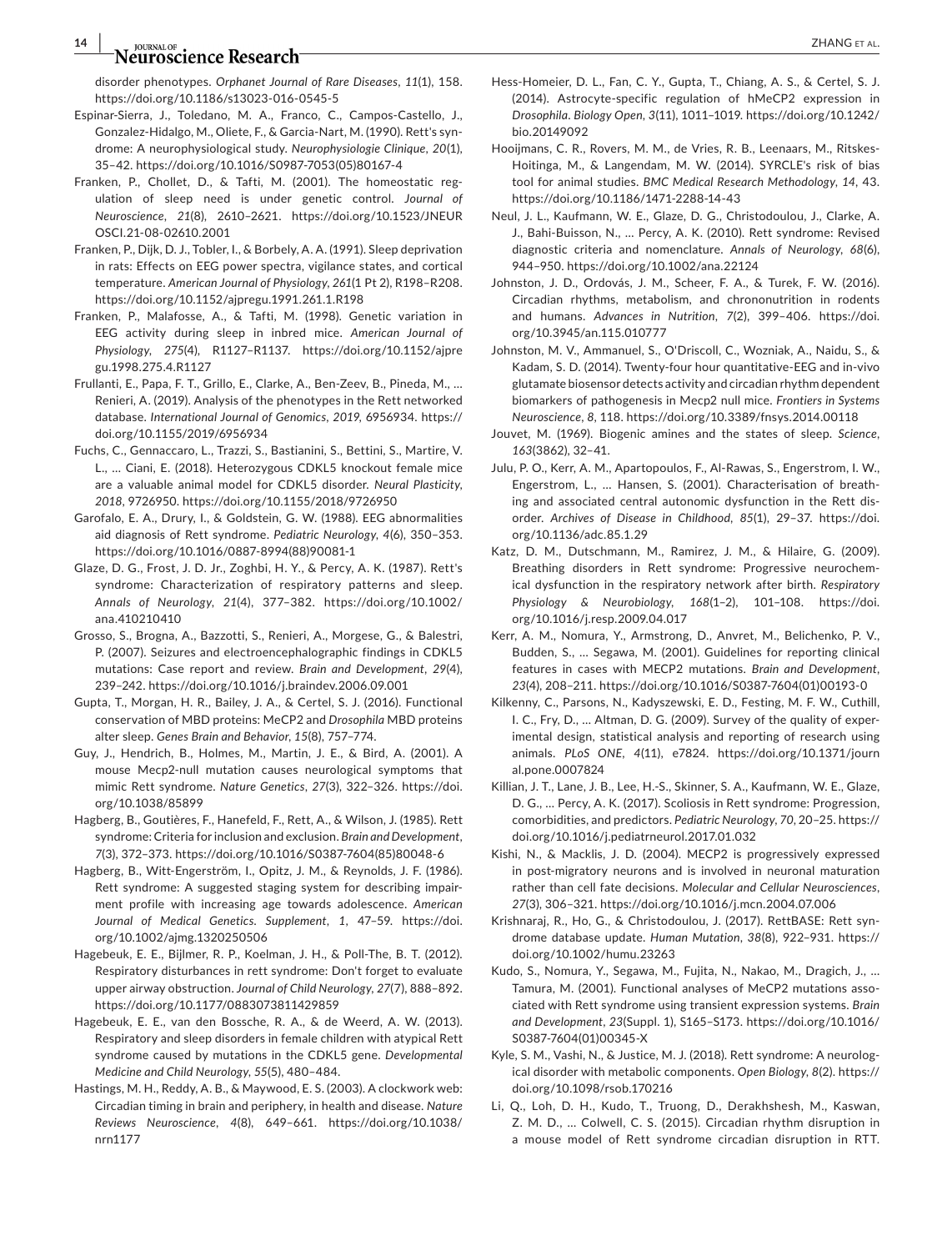*Neurobiology of Diseases*, *77*, 155–164. [https://doi.org/10.1016/j.](https://doi.org/10.1016/j.nbd.2015.03.009) [nbd.2015.03.009](https://doi.org/10.1016/j.nbd.2015.03.009)

- Lin, J. S., Anaclet, C., Sergeeva, O. A., & Haas, H. L. (2011). The waking brain: An update. *Cellular and Molecular Life Sciences*, *68*(15), 2499– 2512. <https://doi.org/10.1007/s00018-011-0631-8>
- Liu, H., Chen, Y., Niu, Y., Zhang, K., Kang, Y. U., Ge, W., … Ji, W. (2014). TALEN-mediated gene mutagenesis in rhesus and cynomolgus monkeys. *Cell Stem Cell*, *14*(3), 323–328. [https://doi.org/10.1016/j.](https://doi.org/10.1016/j.stem.2014.01.018) [stem.2014.01.018](https://doi.org/10.1016/j.stem.2014.01.018)
- Liu, Z., Li, X., Zhang, J.-T., Cai, Y.-J., Cheng, T.-L., Cheng, C., … Qiu, Z. (2016). Autism-like behaviours and germline transmission in transgenic monkeys overexpressing MeCP2. *Nature*, *530*(7588), 98–102.
- Lo Martire, V., Alvente, S., Bastianini, S., Berteotti, C., Silvani, A., Valli, A., … Zoccoli, G. (2017). CDKL5 deficiency entails sleep apneas in mice. *Journal of Sleep Research*, *26*(4), 495–497. [https://doi.org/10.1111/](https://doi.org/10.1111/jsr.12512) [jsr.12512](https://doi.org/10.1111/jsr.12512)
- Lombardi, L. M., Baker, S. A., & Zoghbi, H. Y. (2015). MECP2 disorders: From the clinic to mice and back. *Journal of Clinical Investigation*, *125*(8), 2914–2923.<https://doi.org/10.1172/JCI78167>
- Loomis, A. L., Harvey, E. N., & Hobart, G. (1935). Potential rhythms of the cerebral cortex during sleep. *Science*, *81*(2111), 597–598.
- Lu, J., Greco, M. A., Shiromani, P., & Saper, C. B. (2000). Effect of lesions of the ventrolateral preoptic nucleus on NREM and REM sleep. *Journal of Neuroscience*, *20*(10), 3830–3842. [https://doi.org/10.1523/JNEUR](https://doi.org/10.1523/JNEUROSCI.20-10-03830.2000) [OSCI.20-10-03830.2000](https://doi.org/10.1523/JNEUROSCI.20-10-03830.2000)
- Lu, J., Sherman, D., Devor, M., & Saper, C. B. (2006). A putative flip-flop switch for control of REM sleep. *Nature*, *441*(7093), 589–594.
- Lugaresi, E., Cirignotta, F., & Montagna, P. (1985). Abnormal breathing in the Rett syndrome. *Brain and Development*, *7*(3), 329–333. [https://](https://doi.org/10.1016/S0387-7604(85)80039-5) [doi.org/10.1016/S0387-7604\(85\)80039-5](https://doi.org/10.1016/S0387-7604(85)80039-5)
- Mangatt, M., Wong, K., Anderson, B., Epstein, A., Hodgetts, S., Leonard, H., & Downs, J. (2016). Prevalence and onset of comorbidities in the CDKL5 disorder differ from Rett syndrome. *Orphanet Journal of Rare Diseases*, *11*(1), 39. [https://doi.org/10.1186/s1302](https://doi.org/10.1186/s13023-016-0418-y) [3-016-0418-y](https://doi.org/10.1186/s13023-016-0418-y)
- Marcus, C. L., Carroll, J. L., McColley, S. A., Loughlin, G. M., Curtis, S., Pyzik, P., & Naidu, S. (1994). Polysomnographic characteristics of patients with Rett syndrome. *Journal of Pediatrics*, *125*(2), 218–224. [https://doi.org/10.1016/S0022-3476\(94\)70196-2](https://doi.org/10.1016/S0022-3476(94)70196-2)
- Mari, F., Azimonti, S., Bertani, I., Bolognese, F., Colombo, E., Caselli, R., … Landsberger, N. (2005). CDKL5 belongs to the same molecular pathway of MeCP2 and it is responsible for the early-onset seizure variant of Rett syndrome. *Human Molecular Genetics*, *14*(14), 1935–1946. <https://doi.org/10.1093/hmg/ddi198>
- Martínez de Paz, A., Sanchez-Mut, J. V., Samitier-Martí, M., Petazzi, P., Sáez, M., Szczesna, K., … Ausió, J. (2015). Circadian cycle-dependent MeCP2 and brain chromatin changes. *PLoS ONE*, *10*(4), e0123693. <https://doi.org/10.1371/journal.pone.0123693>
- Martynoga, B., Morrison, H., Price, D. J., & Mason, J. O. (2005). Foxg1 is required for specification of ventral telencephalon and region-specific regulation of dorsal telencephalic precursor proliferation and apoptosis. *Developmental Biology*, *283*(1), 113–127. [https://doi.](https://doi.org/10.1016/j.ydbio.2005.04.005) [org/10.1016/j.ydbio.2005.04.005](https://doi.org/10.1016/j.ydbio.2005.04.005)
- Moher, D., Liberati, A., Tetzlaff, J., Altman, D. G., & Group, a. t. P. (2009). Preferred reporting items for systematic reviews and meta-analyses: The PRISMA statement. *Annals of Internal Medicine*, *151*(4), 264–269. <https://doi.org/10.7326/0003-4819-151-4-200908180-00135>
- Moretti, P., Bouwknecht, J. A., Teague, R., Paylor, R., & Zoghbi, H. Y. (2005). Abnormalities of social interactions and home-cage behavior in a mouse model of Rett syndrome. *Human Molecular Genetics*, *14*(2), 205–220.<https://doi.org/10.1093/hmg/ddi016>
- Morielli, A., Ladan, S., Ducharme, F. M., & Brouillette, R. T. (1996). Can sleep and wakefulness be distinguished in children by cardiorespiratory and videotape recordings? *Chest*, *109*(3), 680–687. [https://doi.](https://doi.org/10.1378/chest.109.3.680) [org/10.1378/chest.109.3.680](https://doi.org/10.1378/chest.109.3.680)
- Neckelmann, D., & Ursin, R. (1993). Sleep stages and EEG power spectrum in relation to acoustical stimulus arousal threshold in the rat. *Sleep*, *16*(5), 467–477.
- Patterson, K. C., Hawkins, V. E., Arps, K. M., Mulkey, D. K., & Olsen, M. L. (2016). MeCP2 deficiency results in robust Rett-like behavioural and motor deficits in male and female rats. *Human Molecular Genetics*, *25*(15), 3303–3320.<https://doi.org/10.1093/hmg/ddw179>
- Pittendrigh, C. S. (1993). Temporal organization: Reflections of a Darwinian clock-watcher. *Annual Review of Physiology*, *55*, 16–54. <https://doi.org/10.1146/annurev.ph.55.030193.000313>
- Ren, J., Ding, X., Funk, G. D., & Greer, J. J. (2012). Anxiety-related mechanisms of respiratory dysfunction in a mouse model of Rett syndrome. *Journal of Neuroscience*, *32*(48), 17230–17240. [https://doi.](https://doi.org/10.1523/JNEUROSCI.2951-12.2012) [org/10.1523/JNEUROSCI.2951-12.2012](https://doi.org/10.1523/JNEUROSCI.2951-12.2012)
- Ripperger, J. A., Jud, C., & Albrecht, U. (2011). The daily rhythm of mice. *FEBS Letters*, *585*(10), 1384–1392. [https://doi.org/10.1016/j.febsl](https://doi.org/10.1016/j.febslet.2011.02.027) [et.2011.02.027](https://doi.org/10.1016/j.febslet.2011.02.027)
- Robinson, L., Plano, A., Cobb, S., & Riedel, G. (2013). Long-term home cage activity scans reveal lowered exploratory behaviour in symptomatic female Rett mice. *Behavioral Brain Research*, *250*, 148–156. <https://doi.org/10.1016/j.bbr.2013.04.041>
- Rosenwasser, A. M., & Turek, F. W. (2015). Neurobiology of circadian rhythm regulation. *Sleep Medicine Clinics*, *10*(4), 403–412. [https://](https://doi.org/10.1016/j.jsmc.2015.08.003) [doi.org/10.1016/j.jsmc.2015.08.003](https://doi.org/10.1016/j.jsmc.2015.08.003)
- Saper, C. B., Chou, T. C., & Scammell, T. E. (2001). The sleep switch: Hypothalamic control of sleep and wakefulness. *Trends in Neurosciences*, *24*(12), 726–731. [https://doi.org/10.1016/S0166](https://doi.org/10.1016/S0166-2236(00)02002-6) [-2236\(00\)02002-6](https://doi.org/10.1016/S0166-2236(00)02002-6)
- Saper, C. B., Fuller, P. M., Pedersen, N. P., Lu, J., & Scammell, T. E. (2010). Sleep state switching. *Neuron*, *68*(6), 1023–1042. [https://doi.](https://doi.org/10.1016/j.neuron.2010.11.032) [org/10.1016/j.neuron.2010.11.032](https://doi.org/10.1016/j.neuron.2010.11.032)
- Sarber, K. M., Howard, J. J. M., Dye, T. J., Pascoe, J. E., & Simakajornboon, N. (2019). Sleep-disordered breathing in pediatric patients with Rett syndrome. *Journal of Clinical Sleep Medicine*, *15*(10), 1451–1457. <https://doi.org/10.5664/jcsm.7974>
- Schoenberg, B. S. (1974). Richard Caton and the electrical activity of the brain. *Mayo Clinic Proceedings*, *49*(7), 474–481.
- Siegel, J., & Gordon, T. P. (1965). Parodoxical sleep: Deprivation in the cat. *Science*, *148*(3672), 978–980.
- Spruyt, K., & Gozal, D. (2012). REM and NREM sleep-state distribution of respiratory events in habitually snoring school-aged community children. *Sleep Medicine*, *13*(2), 178–184. [https://doi.org/10.1016/j.](https://doi.org/10.1016/j.sleep.2011.10.025) [sleep.2011.10.025](https://doi.org/10.1016/j.sleep.2011.10.025)
- Steriade, M. (1992). Basic mechanisms of sleep generation. *Neurology*, *42*(7 Suppl 6), 9–17; discussion 18.
- Tao, J., Van Esch, H., Hagedorn-Greiwe, M., Hoffmann, K., Moser, B., Raynaud, M., … Kalscheuer, V. M. (2004). Mutations in the X-linked cyclin-dependent kinase-like 5 (CDKL5/STK9) gene are associated with severe neurodevelopmental retardation. *American Journal of Human Genetics*, *75*(6), 1149–1154. <https://doi.org/10.1086/426460>
- Tarquinio, D. C., Hou, W., Neul, J. L., Berkmen, G. K., Drummond, J., Aronoff, E., … Percy, A. K. (2018). The course of awake breathing disturbances across the lifespan in Rett syndrome. *Brain and Development*, *40*(7), 515–529. <https://doi.org/10.1016/j.braindev.2018.03.010>
- Trauner, D. A., & Haas, R. H. (1987). Electroencephalographic abnormalities in Rett syndrome. *Pediatric Neurology*, *3*(6), 331–334. [https://doi.](https://doi.org/10.1016/0887-8994(87)90003-8) [org/10.1016/0887-8994\(87\)90003-8](https://doi.org/10.1016/0887-8994(87)90003-8)
- Tsuchiya, Y., Minami, Y., Umemura, Y., Watanabe, H., Ono, D., Nakamura, W., … Yagita, K. (2015). Disruption of MeCP2 attenuates circadian rhythm in CRISPR/Cas9-based Rett syndrome model mouse. *Genes to Cells*, *20*(12), 992–1005.<https://doi.org/10.1111/gtc.12305>
- Watson, C. M., Pelka, G. J., Radziewic, T., Shahbazian, M. D., Christodoulou, J., Williamson, S. L., & Tam, P. P. (2005). Reduced proportion of Purkinje cells expressing paternally derived mutant Mecp2308 allele in female mouse cerebellum is not due to a skewed